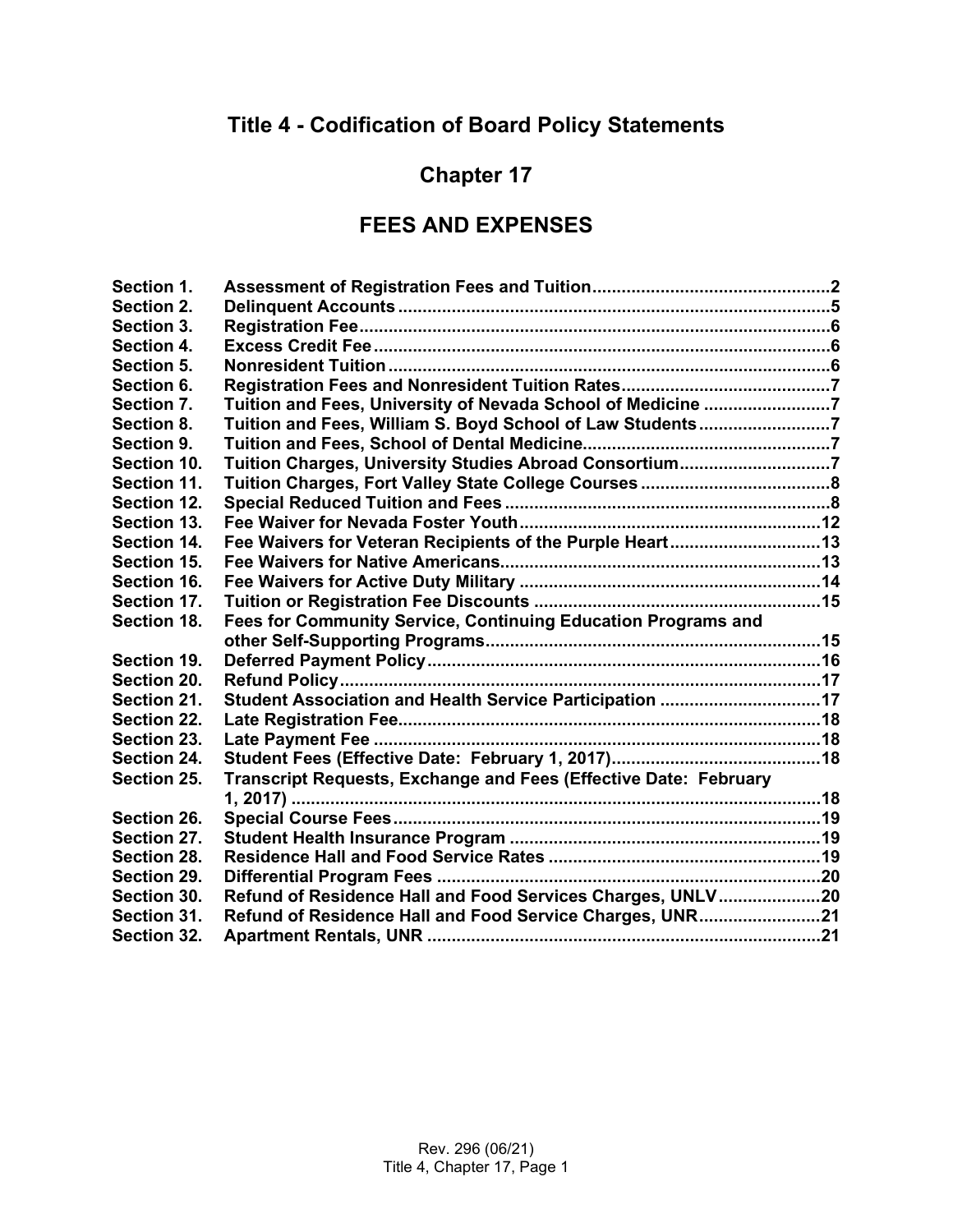## <span id="page-1-0"></span>**Section 1. Assessment of Registration Fees and Tuition**

- 1. The Board of Regents shall establish tuition rates for students who are not residents of Nevada, and registration and other fees to be assessed all students. The process for establishing the tuition rates and registration fees is set forth in this Section and the following principles shall guide the process for establishing tuition and fee rates across the System:
	- a. Shared Responsibility. Tuition and fee levels shall reflect the shared responsibility, benefits, and needs of the students, the state, and the institution.
	- b. Access and Affordability. Maintaining affordability by ensuring that all students can enroll at a NSHE institution by virtue of the cost of attendance and an appropriate financial aid package.
	- c. Predictable Pricing. Increases in tuition and fees shall be predictable and managed so that the quality of education is not compromised to the extent this is feasible. Once established pursuant to Subsection 2 or approved by the Board for specific years pursuant to Subsections 5 though 7, the registration fees and non-resident tuition rate shall not be changed for or during the specific years except in emergency situations or extreme circumstances.
- 2. NSHE Predictable Pricing Program Except as otherwise provided in Subsections 5 through 7 for certain NSHE professional schools, to provide predictable pricing of tuition and registration fees for students, the tuition and registration fees for resident and nonresident students shall be established pursuant to this Section as of May 1<sup>st</sup> of each year for a minimum of four future academic years. The tuition and registration fees for the four academic years shall be published no later than June 1<sup>st</sup> annually in a table in the NSHE *Procedures and Guidelines Manual*.
	- a. Registration Fees On an annual basis on or before May  $1<sup>st</sup>$ , the Chancellor shall update the table published in the NSHE *Procedures and Guidelines Manual* to add a subsequent academic year in which the registration fees are set so that the increase is equivalent to the most recent Higher Education Price Index (HEPI) available, but this increase shall not exceed six percent. The first update shall occur on May 1, 2019, for academic years 2021-2022 and 2022-23, such that four years of registration fees are established as required by this Section as of May 1, 2019.
	- b. Tuition and Other Charges
		- i. Tuition In addition to registration fees, nonresident students also pay a tuition charge. On an annual basis on or before May  $1^{st}$ , the Chancellor shall update the table published in the NSHE *Procedures and Guidelines Manual* to add a subsequent academic year in which the nonresident tuition increases for fulltime undergraduate and graduate students (enrolled in 7 or more credits) will equal the most recent HEPI available, but this increase shall not exceed six percent. The Chancellor shall also update the table to add a subsequent academic year in which the nonresident tuition for part-time students (enrolled in 6 or fewer credits) will equal an amount calculated by multiplying the registration fees for the subsequent academic year established pursuant to this Section by 110 percent. The first update for nonresident tuition shall occur on May 1, 2019, for academic years 2021-2022 and 2022-23, such that four years of tuition are established as required by this Section as of May 1, 2019.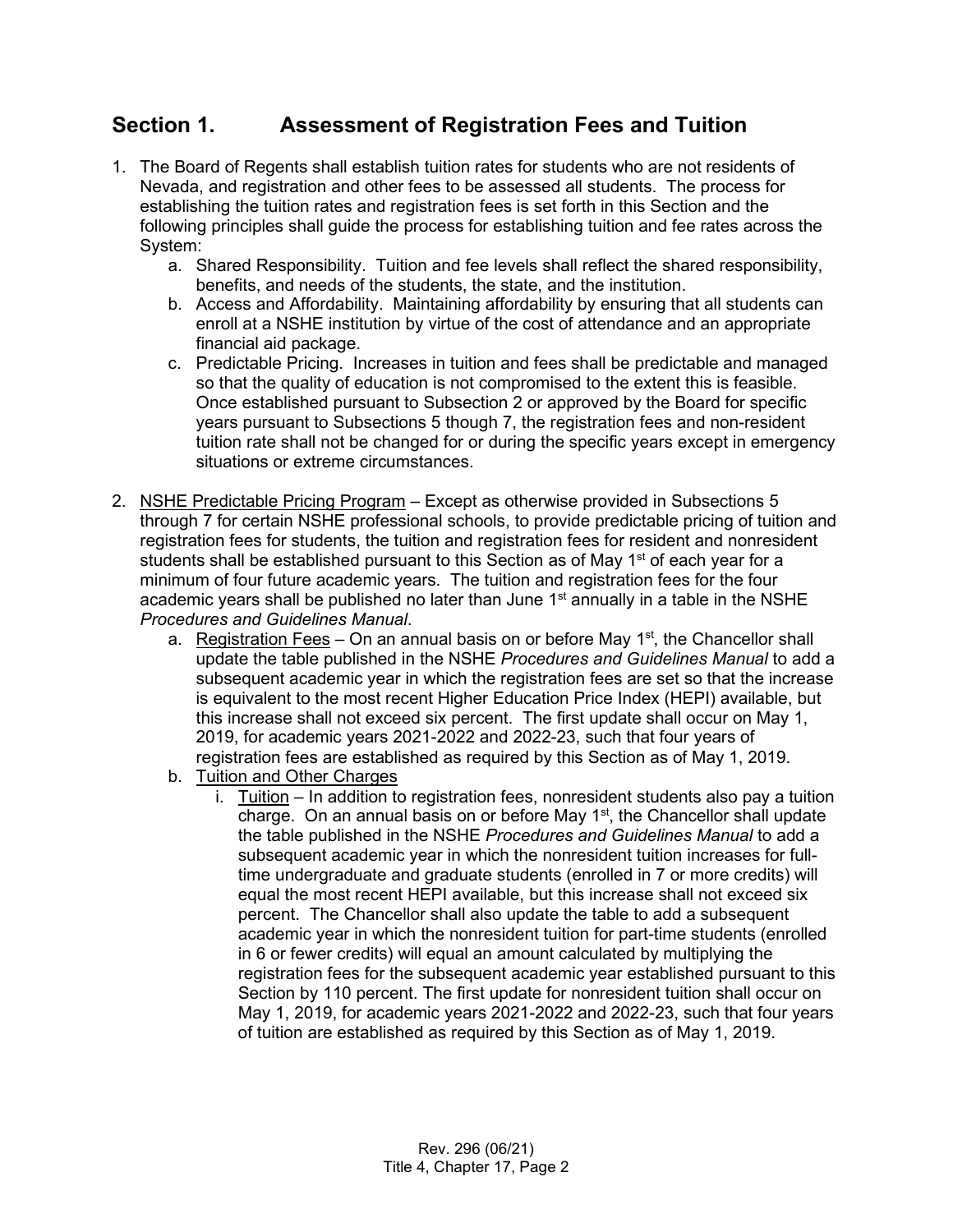- ii. Distance Education Tuition Charge Nonresident students enrolled exclusively in distance education courses will, in addition to registration fees, pay a tuition charge equaling the registration fees times 50 percent. The tuition charge will be assessed only to nonresident students who are residing outside of Nevada during the semester in which enrollment in the distance education course(s) occurs. On an annual basis on or before May 1<sup>st</sup>, the Chancellor shall update the table published in the NSHE *Procedures and Guidelines Manual* to add a subsequent academic year for the distance education tuition charge in an amount required pursuant to this paragraph based on the registration fee for the subsequent academic year, as established by the Chancellor pursuant to this Section. The first update shall occur on May 1, 2019, for academic years 2021-2022 and 2022-23, such that four years of distance education tuition charges are established as required by this Section as of May 1, 2019.
- c. Notification On an annual basis on or before May  $5<sup>th</sup>$ , the Chancellor shall notify the Board of Regents of the most recent HEPI adjustment and the registration fees and tuition established for the subsequent academic year that will be published in the table in NSHE *Procedures and Guidelines Manual* pursuant to this Section. At the same time the Chancellor notifies the Board of Regents, the Chancellor shall also notify the institutional Presidents and the student government presidents of the information provided to the Board of Regents pursuant to this paragraph. If the Board of Regents determines that due to emergency situations or extreme circumstances a higher or lower adjustment in the registration fees or tuition for the subsequent academic year may be required, the Chair of the Board shall direct the Chancellor to create a Committee composed of institutional and student representatives to submit recommendations by a specific date regarding the registration fees or tuition for the subsequent academic year for the consideration of the Board.
- d. Publication on NSHE Websites Each institution shall maintain a webpage on their respective websites for the NSHE Predictable Pricing Program. The webpage must set forth the tuition and registration fees for the next four years, as published annually in the table in the NSHE *Procedures and Guidelines Manual*. The webpages must also provide information that assists students in calculating their tuition and registration fees for at least four years.
- 3. Student Financial Assistance In order to improve the access of all students and to encourage participation in higher education, an amount equal to at least 10 percent of the total registration fee at the community colleges (lower division only) and at least 15 percent of the total registration fee for all other institutions including upper-division at the community colleges, net the amounts distributed to other fee categories, will be dedicated to student financial assistance. These percentages are target amounts that must be achieved by academic year 2022-23.
- 4. Institutional Incentives If desired, NSHE institutions may implement tuition or fee incentives in order to further the goals of the NSHE Master Plan and institutional strategic plans. Among the purposes of such incentives, if implemented, would be to increase student access, improve efficiencies in enrollment management and space utilization, and enhance time-to-degree objectives. The decision for adopting a tuition incentive rests with the Board of Regents upon recommendation of the institution President and the Chancellor. The institution must absorb the costs internally in the event there is no state support for such incentives. Such incentives may include a graduation incentive program under with students are guaranteed one registration fee rate over four years at a university or the state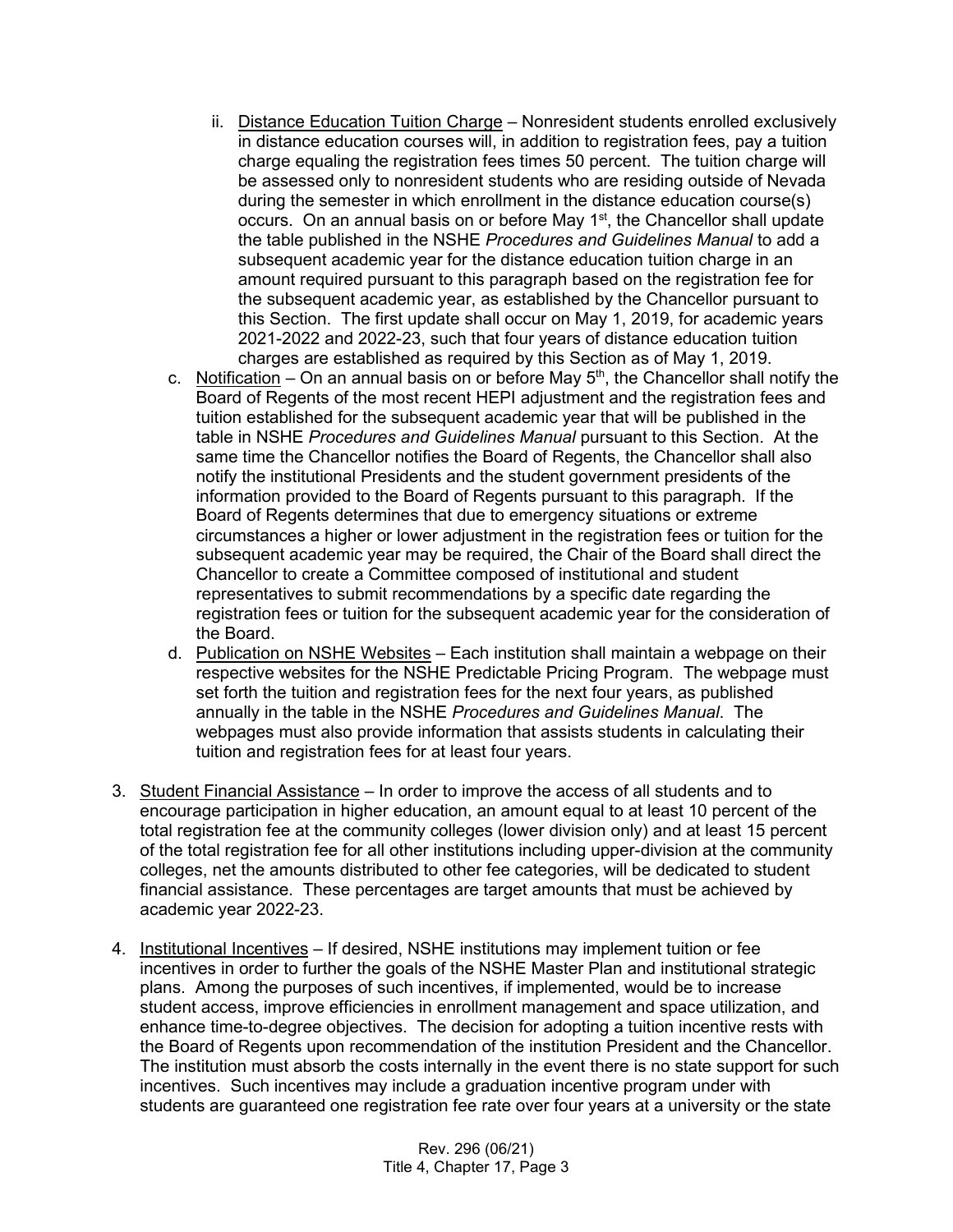college in pursuing a bachelor's degree or over two years at a community college in pursuing an associate's degree.

- 5. Tuition and Fees: Schools of Medicine
	- a. The Board of Regents shall establish tuition rates for resident and nonresident students in the University of Nevada, Reno School of Medicine and the UNLV School of Medicine and other fees to be assessed all students in the University of Nevada, Reno School of Medicine and the UNLV School of Medicine. In establishing such rates and fees, the Board recognizes that both the students and the citizens of the State of Nevada share in the benefits of a medical education and, therefore, both students and the state should contribute appropriately to support high quality instructional programs. Further, the Board reaffirms its commitment to equal access to its programs regardless of a student's financial circumstances, and therefore shall establish tuition rates and fees at such level as to encourage participation in a medical education.
	- b. On a biennial basis, in the spring of every even numbered year, the Presidents of the University of Nevada, Reno and the University of Nevada, Las Vegas or the Presidents' designees will each chair a university committee composed of the following individuals for their respective university: the dean of the School of Medicine; School of Medicine student government representatives; university administrative officers; and a representative from the Chancellor's Office. Each committee will gather and review data and make recommendations to the Chancellor and the Board on an appropriate level of tuition and fees to be assessed all students in the University of Nevada, Reno School of Medicine and the UNLV School of Medicine, respectively. The recommendations of these committees will be presented to the Board of Regents for its consideration and action.
	- c. In establishing such rates and fees for the University of Nevada, Reno School of Medicine and the UNLV School of Medicine, the respective university committees will use the following information in their deliberations: 1) charges at peer institutions as defined in the annual Western Interstate Commission for Higher Education (WICHE) calculation of the median tuition and fees of member states; 2) information pertaining to consumer prices in the WICHE region; 3) the increase in state funding over the biennium; 4) a needs assessment of the University of Nevada, Reno School of Medicine and the UNLV School of Medicine, respectively; and 5) other indices and information needed to determine if tuition rates and fees are appropriate. Resident tuition and fee increases will be determined based on the above factors with no predetermined limit on the amount of the increase. Nonresident tuition may exceed the increase for residents and will be determined by the Board.

#### 6. Tuition and Fees: School of Law at UNLV

a. The Board of Regents shall establish tuition rates for resident and nonresident students in the William S. Boyd School of Law at UNLV, and other fees to be assessed all students in the William S. Boyd School of Law. In establishing such rates and fees, the Board recognizes that both the students and the citizens of the State of Nevada share in the benefits of a law education and, therefore, both students and the State should contribute appropriately to support high quality instructional programs. Further, the Board reaffirms its commitment to equal access to its programs regardless of a student's financial circumstances, and therefore shall establish tuition rates and fees at such a level as to encourage participation in law education.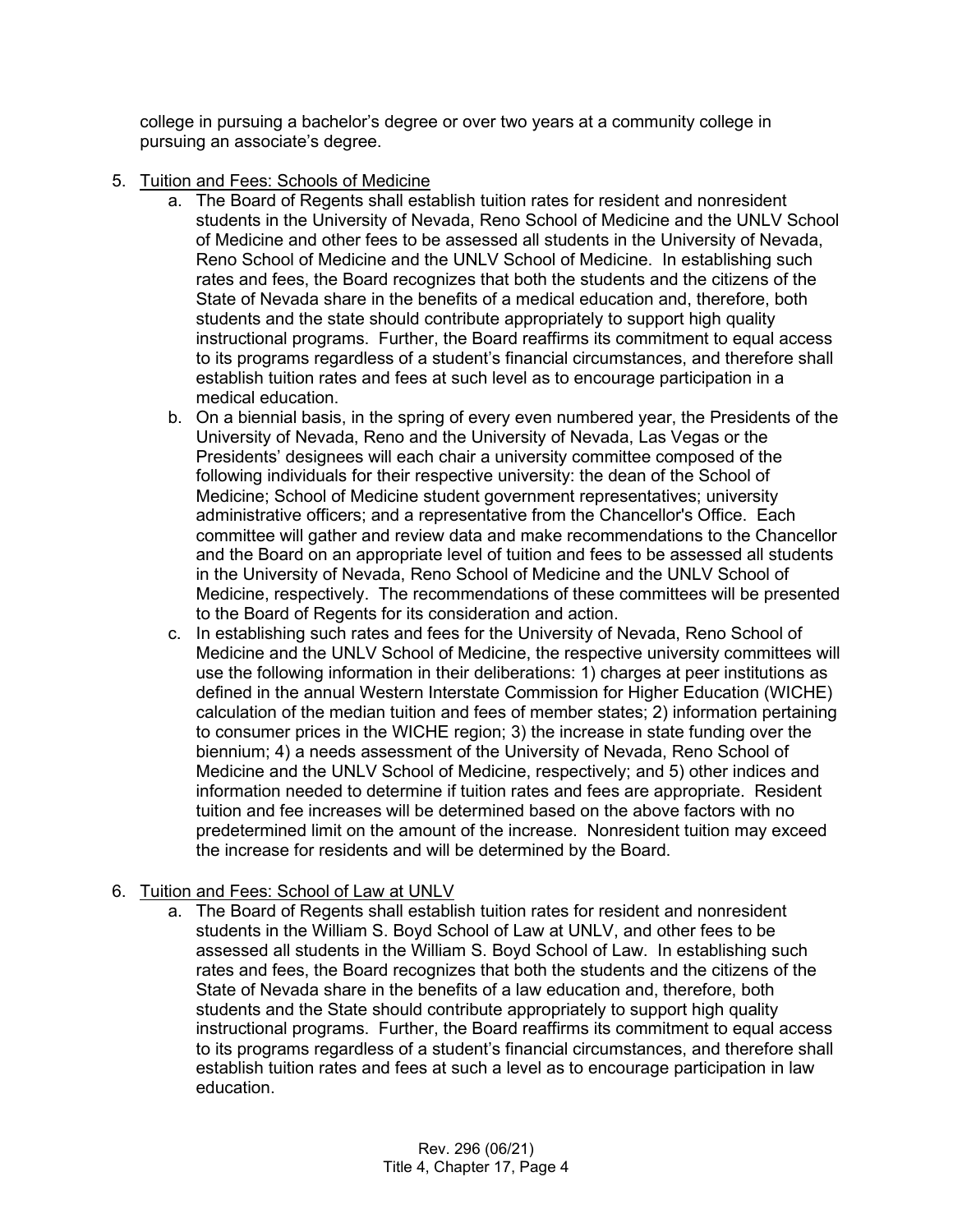- b. Every even numbered year, the President of the University of Nevada, Las Vegas or the President's designee will chair a university committee composed of the Dean of the William S. Boyd School of Law, student government representatives from the law school, administrative officers, and a representative from the Chancellor's Office. The committee will gather and review data and make recommendations to the Chancellor and the Board on an appropriate level of tuition and fees to be assessed all students in the William S. Boyd School of Law at UNLV. The recommendation of this committee will be presented to the Board of Regents for its consideration and action.
- 7. Tuition and Fees: School of Dental Medicine at UNLV
	- a. The Board of Regents shall establish tuition rates for resident and nonresident students in the School of Dental Medicine at UNLV, and other fees to be assessed all students in the School of Dental Medicine at UNLV. In establishing such rates and fees, the Board recognized that both the students and the citizens of the State of Nevada share in the benefits of a dental education and, therefore, both students and the State should contribute to support high quality instructional programs.
	- b. Every even numbered year, the President of the University of Nevada, Las Vegas or the President's designee will chair a university committee composed of the Dean of the UNLV School of Dental Medicine, student government representatives from the dental school, administrative officers, and a representative from the Chancellor's Office. The committee will gather and review data and make recommendations to the Chancellor and the Board on an appropriate level of tuition and fees to be assessed all students in the School of Dental Medicine at UNLV. The recommendations of this committee will be presented to the Board of Regents for its consideration and action.

(B/R 3/19)

## <span id="page-4-0"></span>**Section 2. Delinquent Accounts**

The provisions of this Section are temporarily suspended from April 7, 2020, through September 30, 2020.

- 1 A student or former student having a delinquent accounts receivable of \$100.00 or more, or an overdue loan of any amount with any member institution of the NSHE shall not be permitted to register at any institution. For the purposes of this Section, "delinquent accounts receivable" is defined to include tuition and registration fees, student fees, special courses fees and residence life charges billed to a student's account in the student information system. An NSHE institution may include other fee categories as they deem appropriate in determination of a delinquent account.
- 2. A student or former student having a delinquent account receivable or an overdue loan of any amount with any member institution of the NSHE shall not be permitted to receive a transcript of academic record, a diploma, a certificate or report of semester grades. The student or former student may; however, inspect the records under the provisions of the federal Family Educational Rights and Privacy Act (FERPA) 20 U.S.C. § 1232(g), 34 CFR Part 99.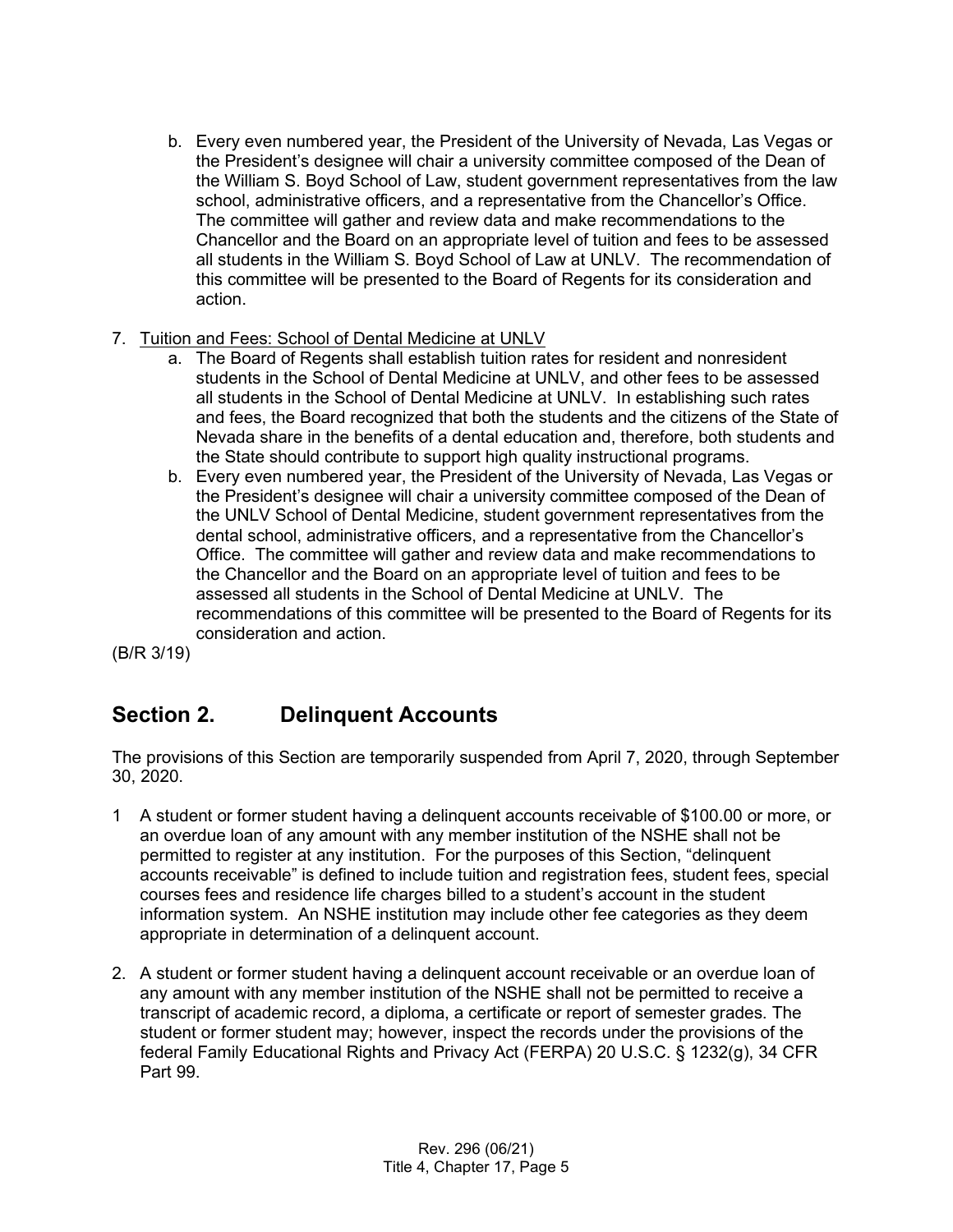- 3. In addition, institutions may refer delinquent accounts receivable of \$100.00 or more and overdue loans of any amount to a collection agency following written notification to the student or former student.
- 4. Institutions must publish on their institutional website the NSHE delinquent accounts policy, including a list of the fee categories that are applicable to the designation of a delinquent student account. This student notification must indicate that a student with a delinquent account shall not be permitted to register at any NSHE institution.

(B/R 4/20)

#### <span id="page-5-0"></span>**Section 3. Registration Fee**

There shall be a per-credit registration fee assessed to all students enrolling in a course. The registration fee is the instruction fee and, when appropriate, may include any associated student union, student activity, student association, capital improvement or other fees approved by the Board of Regents or, in the case of noncredit courses, by the President. This fee shall be assessed on a per-credit basis for all state-supported, continuing education, and community service credit courses. Continuing education and community service noncredit courses shall be assessed on a per-course basis. The distribution of the proceeds of the registration fee shall be determined by the Board of Regents. (B/R 3/04)

#### <span id="page-5-1"></span>**Section 4. Excess Credit Fee**

Effective Fall 2021, institutions will no longer charge students an "excess credit fee" for the accumulation of credits in excess of those required for a student's program of study. Periodically or upon the request of the Board, institutions will report on the accumulation of excess credits by students and steps taken to mitigate such credit accumulation. (B/R 6/21)

#### <span id="page-5-2"></span>**Section 5. Nonresident Tuition**

Students classified as Nevada residents for tuition purposes shall pay a per-credit registration fee only for all state-supported, continuing education, and community service credit courses. Students classified as nonresidents for tuition purposes shall pay a nonresident tuition charge plus per-credit registration fees. Except for University of Nevada, Reno School of Medicine students; University of Nevada, Las Vegas School of Medicine students; University of Nevada, Las Vegas School of Dental Medicine students; and William S. Boyd School of Law students, registration fees and nonresident tuition rates shall be assessed in accordance with that approved by the Board of Regents. (B/R 9/18)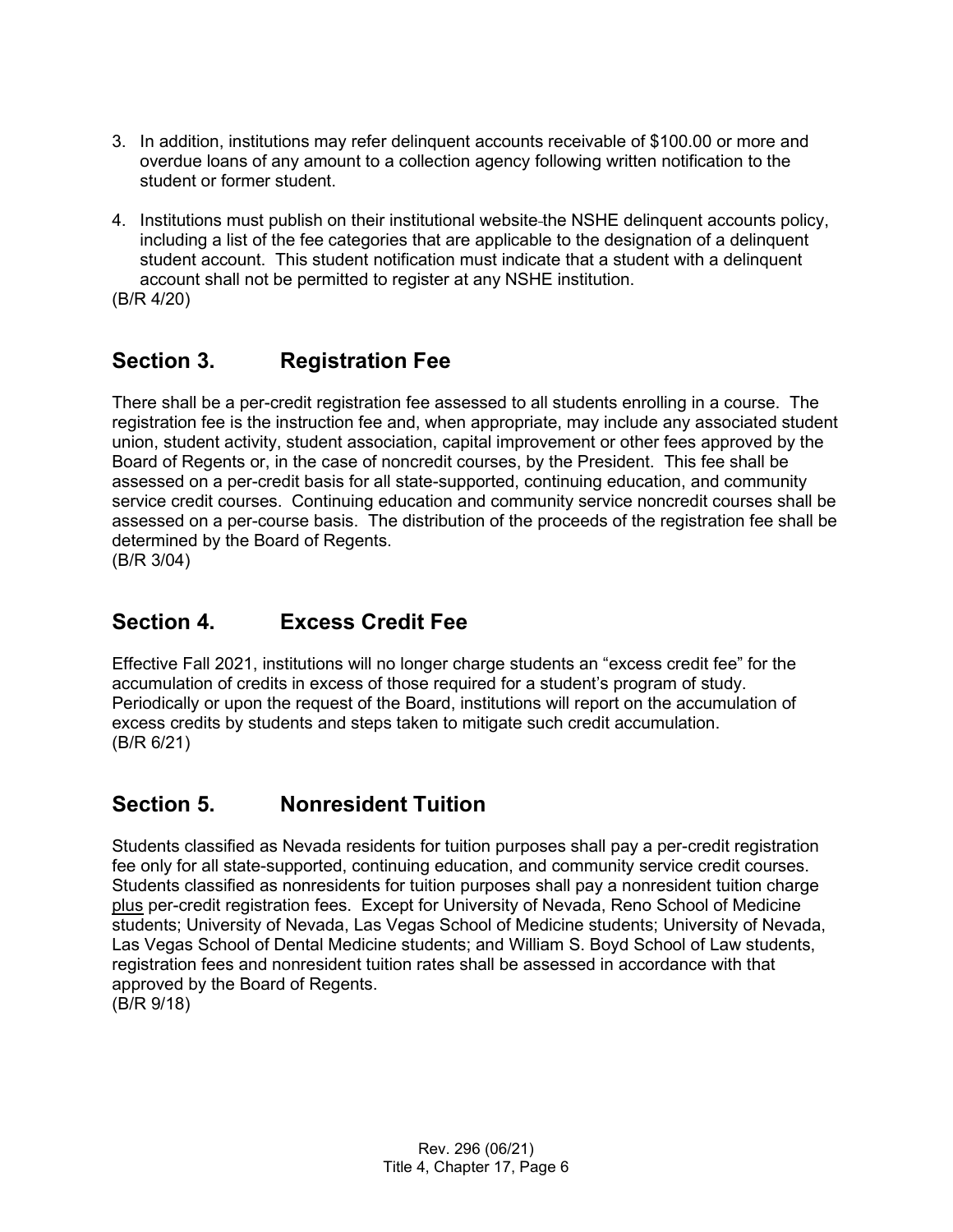#### <span id="page-6-0"></span>**Section 6. Registration Fees and Nonresident Tuition Rates**

Registration fees and nonresident tuition rates shall be approved by the Board biennially in even-numbered years in accordance with the provisions established in Section 1 of this Chapter. (B/R 2/5)

<span id="page-6-1"></span>**Section 7. Tuition and Fees, University of Nevada School of Medicine**

Resident and nonresident tuition and fees for students of the University of Nevada, Reno School of Medicine and the University of Nevada, Las Vegas School of Medicine shall be approved by the Board biennially in accordance with the provisions established in Section 1 of this Chapter. (B/R 9/18)

#### <span id="page-6-2"></span>**Section 8. Tuition and Fees, William S. Boyd School of Law Students**

Resident and nonresident tuition and fees for the William S. Boyd School of Law shall be approved by the Board biennially in accordance with the provisions established in Section 1 of this Chapter.

(B/R 2/05)

## <span id="page-6-3"></span>**Section 9. Tuition and Fees, School of Dental Medicine**

Resident and nonresident tuition and fees for students of the University of Nevada, Las Vegas School of Dental Medicine shall be approved by the Board in accordance with the provisions of Section 1 of this Chapter. (B/R 9/18)

#### <span id="page-6-4"></span>**Section 10. Tuition Charges, University Studies Abroad Consortium**

Out-of-state students participating in the University Studies Abroad Consortium are exempt from nonresident tuition charges when enrolling in USAC courses at the University of Nevada, Las Vegas or the University of Nevada, Reno. (B/R 3/04)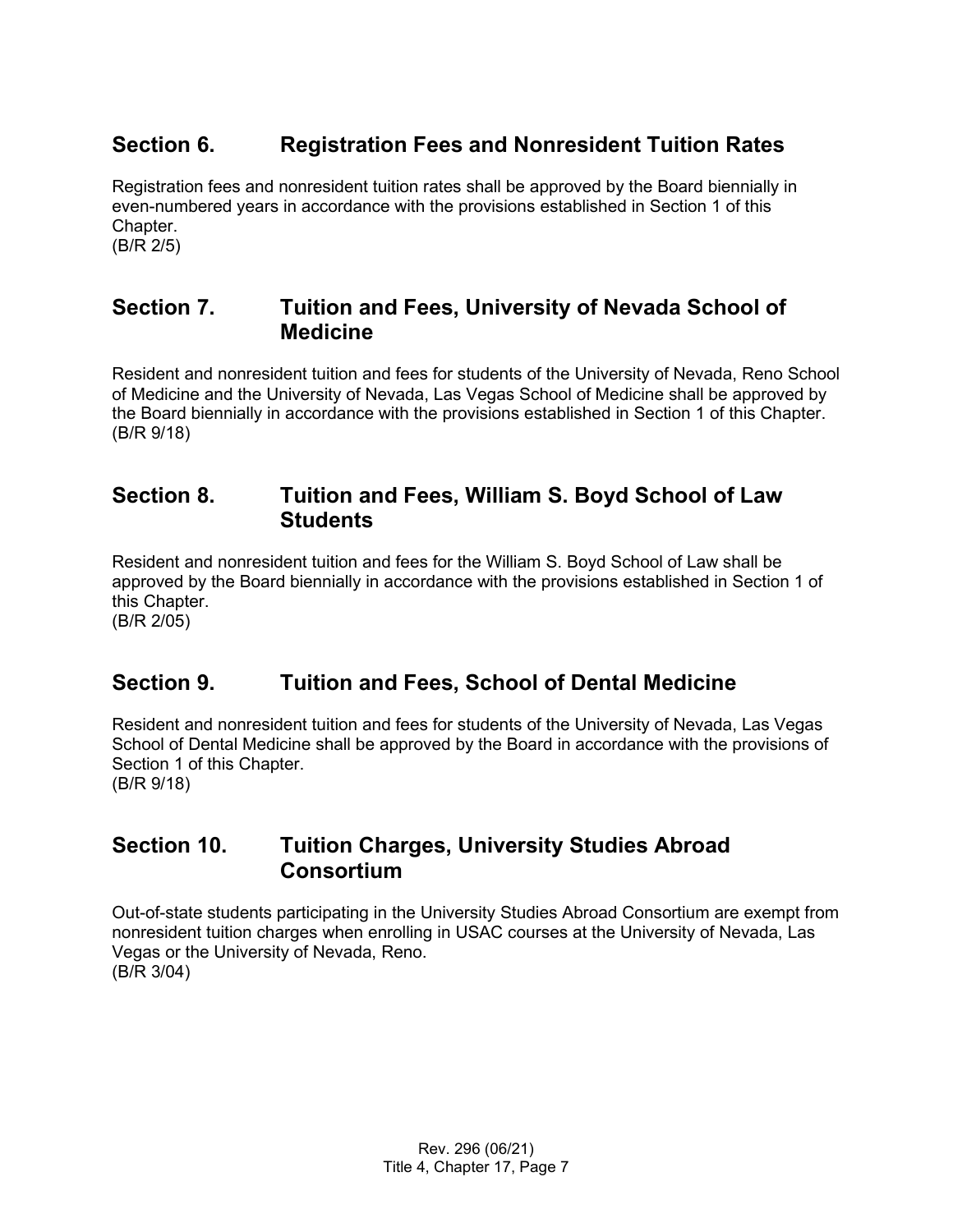## <span id="page-7-0"></span>**Section 11. Tuition Charges, Fort Valley State College Courses**

Out-of-state minority students enrolled at Fort Valley State College in the State of Georgia who participate in a 3+2 math and engineering program at the University of Nevada, Las Vegas are exempt from nonresident tuition charges. (B/R 3/04)

## <span id="page-7-1"></span>**Section 12. Special Reduced Tuition and Fees**

#### **[Note: Subsections 1 and 2 of this Section were indefinitely suspended effective June 17, 2011.]**

- 1. In-state residents 62 years of age or older shall be permitted to register for credit or as auditors in any course without registration or application or admission fees except as otherwise provided in this Section. A person must reach 62 years of age on the first day of the first scheduled class meeting to be eligible. If the individual registers for more than one class within a semester or term, the earliest scheduled class meeting will determine eligibility. The consent of the course instructor may be required for all such registration.
	- a. This policy is effective during the fall and spring terms only and is applicable to those courses where space is available.
	- b. Such registration shall not entitle a person to any privileges usually associated with registration; e.g., student association membership, health service, intercollegiate athletic tickets.
	- c. Registration fees associated with the William S. Boyd School of Law; the University of Nevada, Reno School of Medicine; University of Nevada, Las Vegas School of Medicine and the University of Nevada, Las Vegas School of Dental Medicine are not eligible under this policy.
	- d. Academic credit courses that lead to a degree or certificate, including statesupported distance education course, independent learning, and continuing education courses, are eligible for the fee waiver. Non-state-supported courses are not eligible for waiver under this policy.

[The provisions of this Subsection are indefinitely suspended effective June 17, 2011.]

2. Non-matriculated native speakers of any foreign language may be permitted to register without fee for credit or as auditors in literature courses in that language. The consent of the course instructor may be required for all such registration.

[The provisions of this Subsection are indefinitely suspended effective June 17, 2011.]

- 3. Any member of the active Nevada National Guard, including a Nevada National Guard recruit, or the child or spouse of a person who was killed while performing duties as a member of the Nevada National Guard, may be permitted to register for credit without a registration fee or, except as otherwise provided, laboratory fee(s).
	- a. This policy is applicable during Fall and Spring terms only.
	- b. State-supported academic credit-bearing courses that lead to an undergraduate or graduate degree or certificate, including distance education courses, independent learning, and continuing education courses are eligible for the fee waiver. Selfsupporting courses, including independent study and correspondence courses, are not eligible for waiver under this policy.

Rev. 296 (06/21) Title 4, Chapter 17, Page 8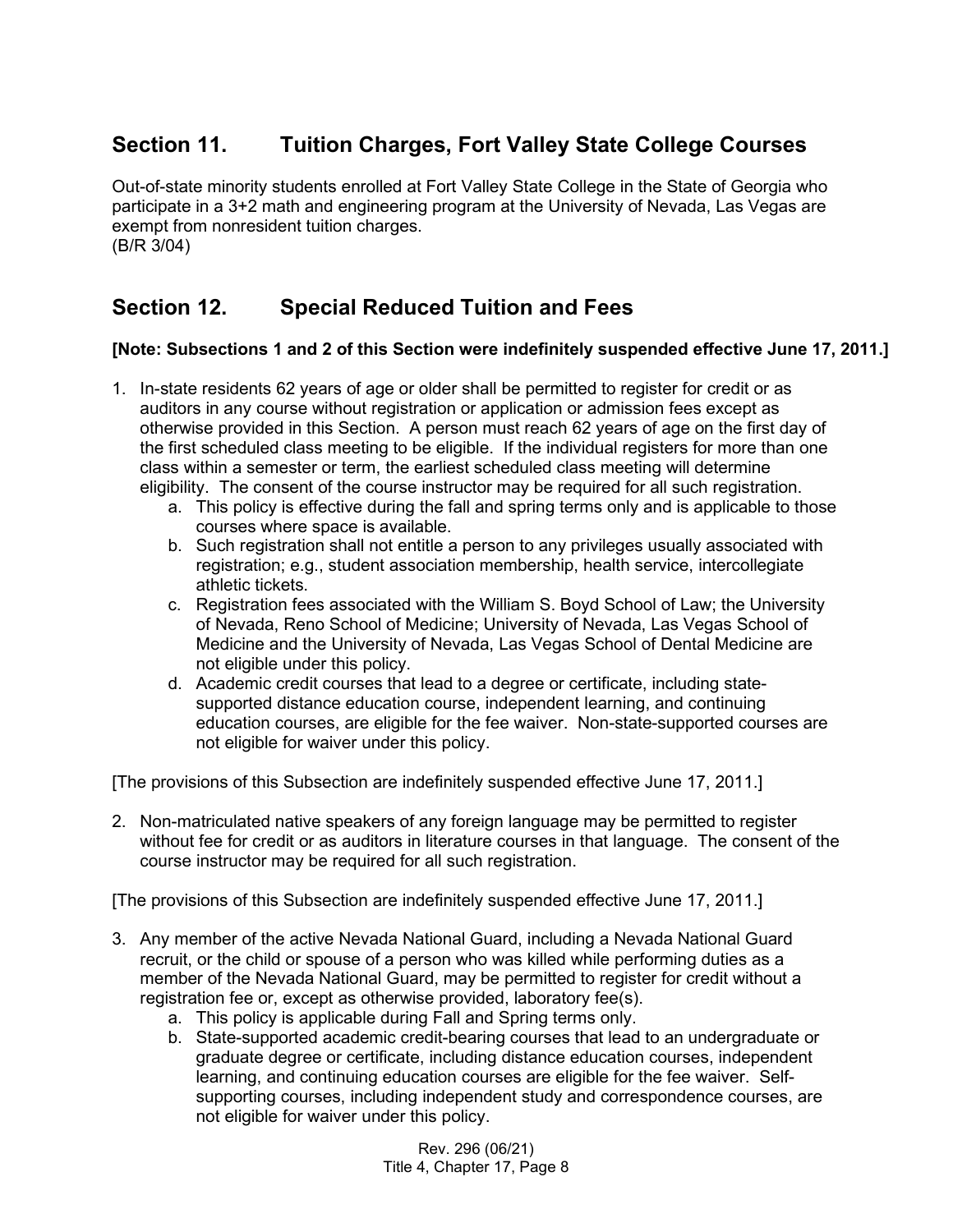- c. Laboratory fees associated with all courses numbered below the 300 level are eligible for waiver under this policy. Exceptions to the waiver of laboratory fees include: 1) per semester fees, such as the Health Service fee; 2) Special course fees for purposes other than class supplies – including individual instruction, thirdparty charges, and special transportation requirements; 3) fees for actual class cost in excess of \$100; and 4) technology fees.
- d. A person to whom the fee waiver is awarded shall be deemed a bona fide resident of Nevada for tuition purposes.
- e. To be eligible for the fee waiver, the member must be in good standing or a recruit of the active Nevada National Guard at the beginning of and throughout the entire semester for which the waiver is granted. The member who fails to remain in good standing shall reimburse the Board of Regents for the semester's waived registration fees and laboratory fees and will not be allowed to register for additional courses until the debt is paid in full.
- f. To remain eligible for the fee waiver, the student must achieve at least a minimum 2.00 semester grade point average in order to maintain subsequent eligibility for the fee waiver. The student who fails to maintain a 2.00 semester grade point average shall reimburse the Board of Regents for the semester's waived registration fees and laboratory fees and will not be allowed to register for additional courses until the debt is paid in full.
- g. The institution shall request the Adjutant General to verify the membership in the active Nevada National Guard of a person who is seeking or has been granted the fee waiver. The institution shall request the Adjutant General to verify that a person is the child or spouse of a member who was killed while performing duties as a member of the Nevada National Guard.
- h. If a fee waiver is granted to a Nevada National Guard recruit and the recruit does not enter full-time National Guard duty within one (1) year after enlisting, the student shall reimburse the Board of Regents for all previously waived registration fees and laboratory fees if the failure to enter full-time National Guard duty is attributable to the recruit's own conduct.
- i. A child of a person who was killed while performing duties as a member of the Nevada National Guard may use the waiver for 10 years after he attains 18 years of age or, if he enrolls in an NSHE institution before age 18, for ten years after the date of enrollment. The spouse of a person who was killed while performing the duties as a member of the Nevada National Guard may use the waiver for ten years after the date of death of the member.
- j. Registration fees associated with the William S. Boyd School of Law; the University of Nevada, Reno School of Medicine; the University of Nevada, Las Vegas School of Medicine; and the University of Nevada, Las Vegas School of Dental Medicine are not eligible for waiver under this policy.
- k. For the purpose of this Subsection, "spouse" means a person's partner in legal marriage or a person's domestic partner if the domestic partnership is registered with the Office of the Nevada Secretary of State.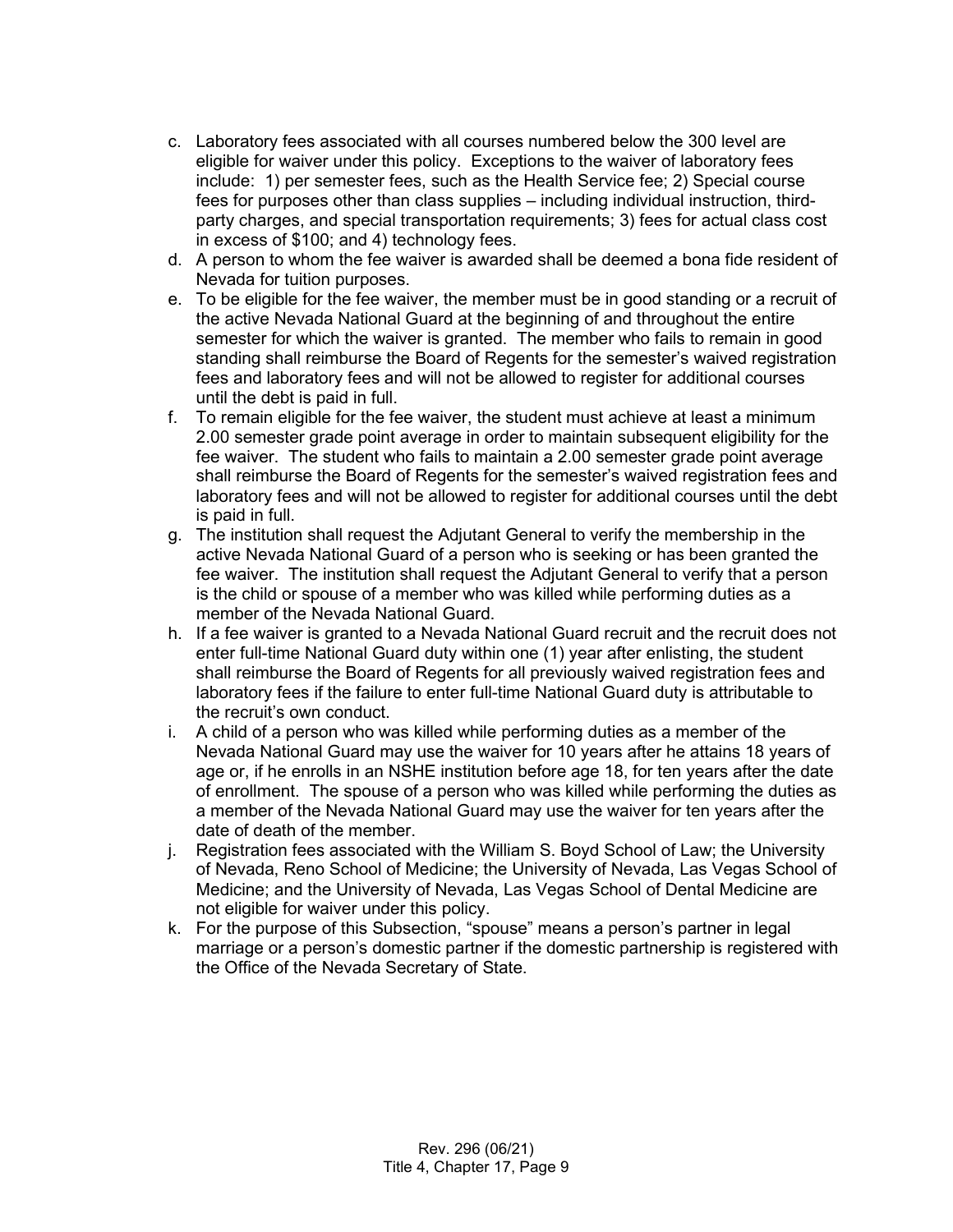- 4. A member of the active Nevada National Guard who reenlisted may, in lieu of using the waiver himself or herself and regardless of whether the member utilized a waiver pursuant to Subsection 3 before reenlistment, and for only one eligible person per reenlistment: 1) assign such a waiver to his or her spouse or child for credits applicable toward the course work required for the award to the spouse or child of an associate degree, baccalaureate degree or certificate at any school within the System, or; 2) reassign such a waiver to his or her spouse or child, as applicable, if the person to whom the waiver was assigned originally does not use the waiver to attend a school within the System as a full-time or part-time student.
	- a. This policy is applicable during Fall and Spring terms only.
	- b. State-supported academic credit-bearing courses that lead to an undergraduate degree or certificate, including distance education courses, independent learning, and continuing education courses are eligible for the fee waiver. Self-supporting courses, including independent study and correspondence courses, are not eligible for waiver under this policy.
	- c. Laboratory fees associated with all courses numbered below the 300 level are eligible for waiver under this policy. Exceptions to the waiver of laboratory fees include: 1) per semester fees, such as the Health Service fee; 2) Special course fees for purposes other than class supplies – including individual instruction, third-party charges, and special transportation requirements; 3) fees for actual class costs in excess of \$100; and 4) technology fees.
	- d. A person to whom the fee waiver is awarded shall be deemed a bona fide resident of Nevada for tuition purposes.
	- e. To be eligible to assign or reassign a fee waiver, the member must be in good standing in the active Nevada National Guard at the beginning of and throughout the entire semester for which the waiver is granted. The member who fails to remain in good standing shall reimburse the Board of Regents for the semester's waived registration fees and laboratory fees and the assignee will not be allowed to register for additional courses until the debt is paid in full.
	- f. A person to whom the fee waiver is assigned or reassigned must achieve at least a minimum 2.00 semester grade point average in order to maintain subsequent eligibility for the fee waiver. The student who fails to maintain a 2.00 semester grade point average shall reimburse the Board of Regents for the semester's waived registration fees and laboratory fees and will not be allowed to register for additional courses until the debt is paid in full.
	- g. The institution shall request the Adjutant General to verify the membership and reenlistment in the active Nevada National Guard of a person who is seeking or has been granted the fee waiver. The institution shall request the Adjutant General to verify the person who has been assigned or reassigned the fee waiver.
	- h. For the purpose of this subsection, "spouse" means a person's partner in legal marriage or a person's domestic partner if the domestic partnership is registered with the Office of the Nevada Secretary of State.
- 5. Federally funded teacher training programs will carry an exception to in-state and out-ofstate fee and tuition rates for contiguous and WICHE states, and may be offered at a reduced per-credit fee. Additionally, all NSHE institutions may offer professional development teacher training programs at a reduced per-credit fee when funded by Nevada school districts and/or the State of Nevada through non-NSHE funds, if collaborative agreements are in place. All course offerings will be approved and delivery overseen through the usual academic processes.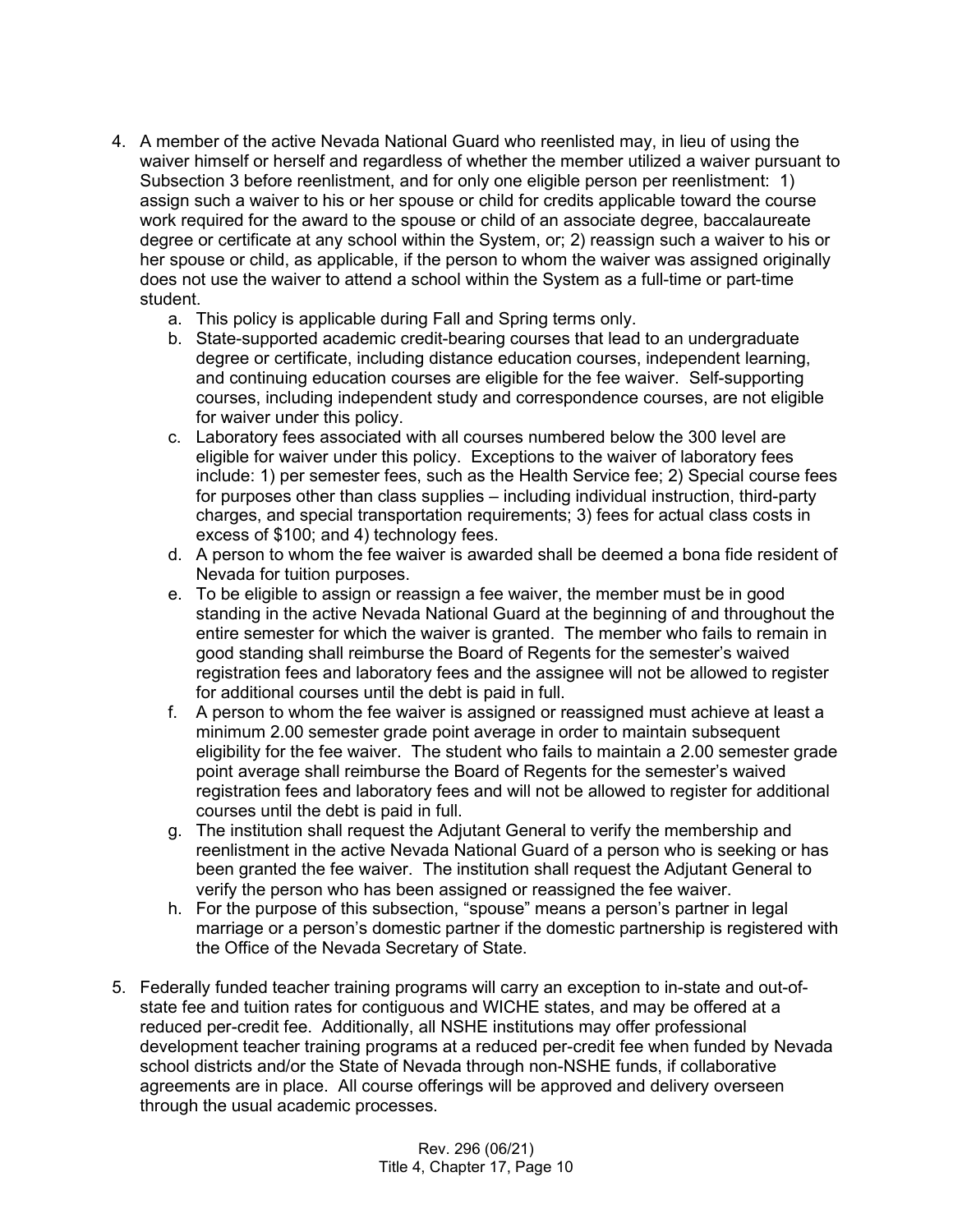- 6. The child or spouse of a person who as a member of the Armed Forces of the United States permanently stationed in Nevada is identified as a prisoner of war or declared missing in action while performing duties as a member of the Armed Forces may be permitted to register for credit without a registration fee or, except as otherwise provided, laboratory fee(s).
	- a. This policy is applicable during Fall and Spring terms only.
	- b. Academic credit courses that will lead to the degree or certificate, including statesupported distance education courses, independent learning, and continuing education courses are eligible for the fee waiver. Non-state-supported independent study and correspondence courses are not eligible for waiver under this policy.
	- c. Laboratory fees associated with all courses numbered below the 300 level are eligible for waiver under this policy. Exceptions to the waiver of laboratory fees include: 1) per semester fees, such as the Health Service fee; 2) Special course fees for purposes other than class supplies – including individual instruction, third-party charges, and special transportation requirements; 3) fees for actual class cost in excess of \$100; and 4) technology fees.
	- d. A person to whom the fee waiver is awarded shall be deemed a bona fide resident of Nevada for tuition purposes.
	- e. To remain eligible for the fee waiver, the student must achieve at least a minimum 2.00 semester grade point average in order to maintain subsequent eligibility for the fee waiver. The student who fails to maintain a 2.00 semester grade point average shall reimburse the Board of Regents for the semester's waived registration fees and laboratory fees and will not be allowed to register for additional courses until the debt is paid in full.
	- f. The institution may request such documentation as it deems necessary to verify that a person is the child or spouse of a person who as a member of the Armed Forces of the United States permanently stationed in Nevada is identified as a prisoner of war or missing in action while performing duties as a member of the Armed Forces.
	- g. A child of a person who as a member of the Armed Forces of the United States permanently stationed in Nevada is identified as a prisoner of war or missing in action while performing duties as a member of the Armed Forces may use the waiver for 10 years after he attains 18 years of age or, if he enrolls in an NSHE institution before age 18, for ten years after the date of enrollment. The spouse of a person who as a member of the Armed Forces of the United States permanently stationed in Nevada is identified as a prisoner of war or missing in action while performing duties as a member of the Armed Forces may use the waiver for ten years after the date on which the member of the Armed Forces was identified as a prisoner of war or missing in action.
	- h. Registration fees associated with the William S. Boyd School of Law, the University of Nevada, Reno School of Medicine, the University of Nevada, Las Vegas School of Medicine and the University of Nevada, Las Vegas School of Dental Medicine are not eligible for waiver under this policy.

(B/R 6/21)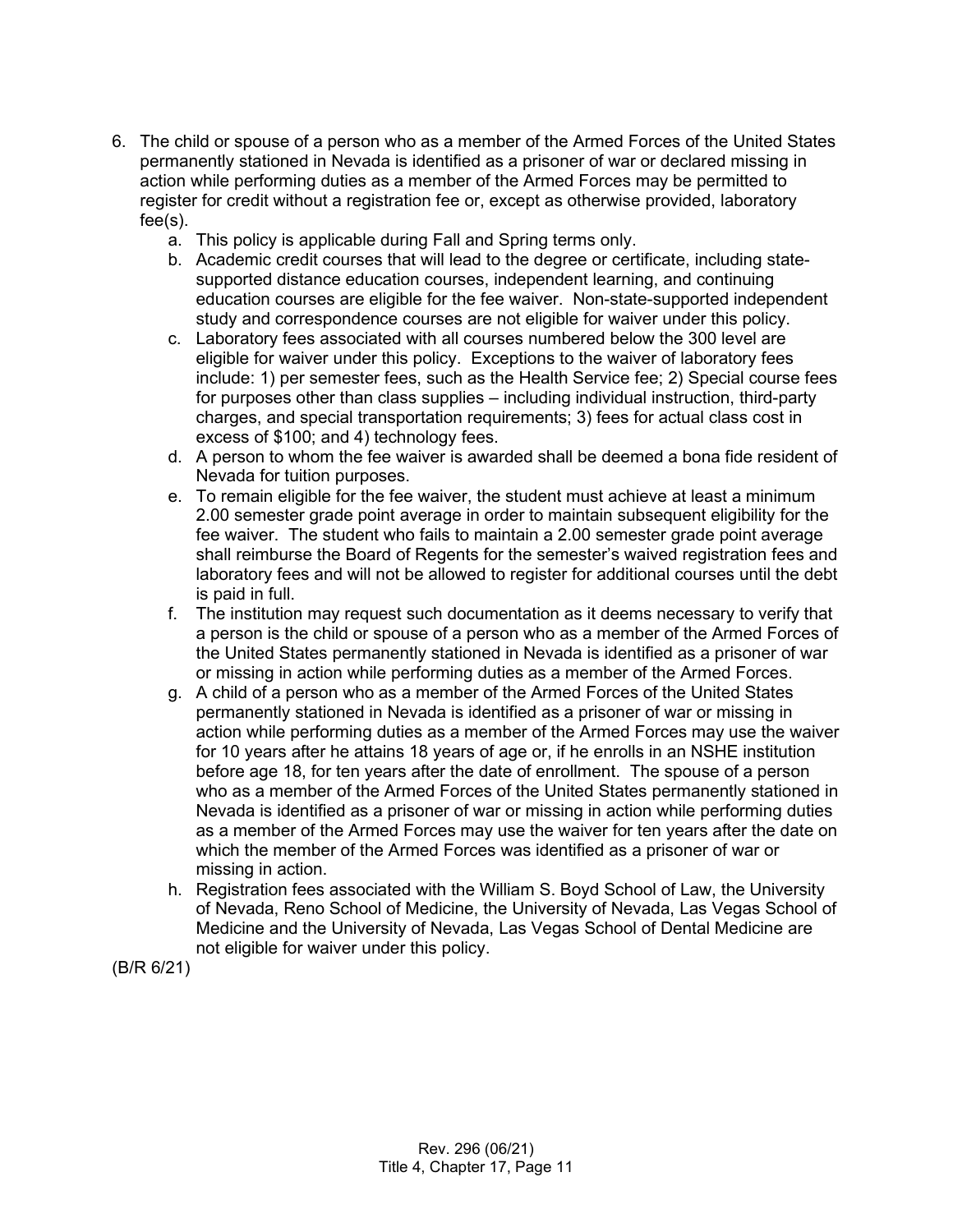## <span id="page-11-0"></span>**Section 13. Fee Waiver for Nevada Foster Youth**

- 1. A student who was in the custody of an agency which provides child welfare services in Nevada after the student reached the age of 14 years may be permitted to register for credit without a registration fee or, except as otherwise provided, laboratory fee(s) if the student:
	- a. Has graduated from high school or obtained a general equivalency diploma or equivalent document;
	- b. Completes the Free Application for Federal Student Aid (FAFSA); and
	- c. Is under the age of 26 years.

A student placed out of state by a Nevada child welfare agency for the purpose of treatment or who was placed out of state through an Interstate Compact for the Placement of Children (ICPC) and did not achieve permanency with a family prior to the attainment of age 18 is eligible for the waiver.

- 2. This policy is applicable during Fall and Spring terms only.
- 3. State-supported academic credit-bearing courses that lead to a degree or certificate, including distance education courses, independent learning, and continuing education courses are eligible for the fee waiver. Self-supporting courses, including independent study and correspondence courses, are not eligible for waiver under this policy.
- 4. Laboratory fees associated with all courses numbered below the 300 level are eligible for waiver under this policy. Exceptions to the waiver of laboratory fees include:
	- a. Per semester fees, such as the Health Service fee;
	- b. Special course fees for purposes other than class supplies including individual instruction, third-party charges, and special transportation requirements;
	- c. Fees for actual class cost in excess of \$100; and
	- d. Technology fees.
- 5. A person to whom the fee waiver is awarded shall be deemed a bona fide resident of Nevada for tuition purposes.
- 6. To remain eligible for the fee waiver, the student must meet institutional Title IV financial aid satisfactory academic progress requirements.
- 7. Registration fees associated with graduate level courses and with the William S. Boyd School of Law; the University of Nevada, Reno School of Medicine; the University of Nevada, Las Vegas School of Medicine; and the University of Nevada, Las Vegas School of Dental Medicine are not eligible for waiver under this policy.
- 8. Each institution shall designate a primary point of contact for questions concerning and administration of the fee waiver.
- 9. For purposes of this Section, "an agency which provides child welfare services" means such an agency as defined under NRS 432B.030. (B/R 6/19)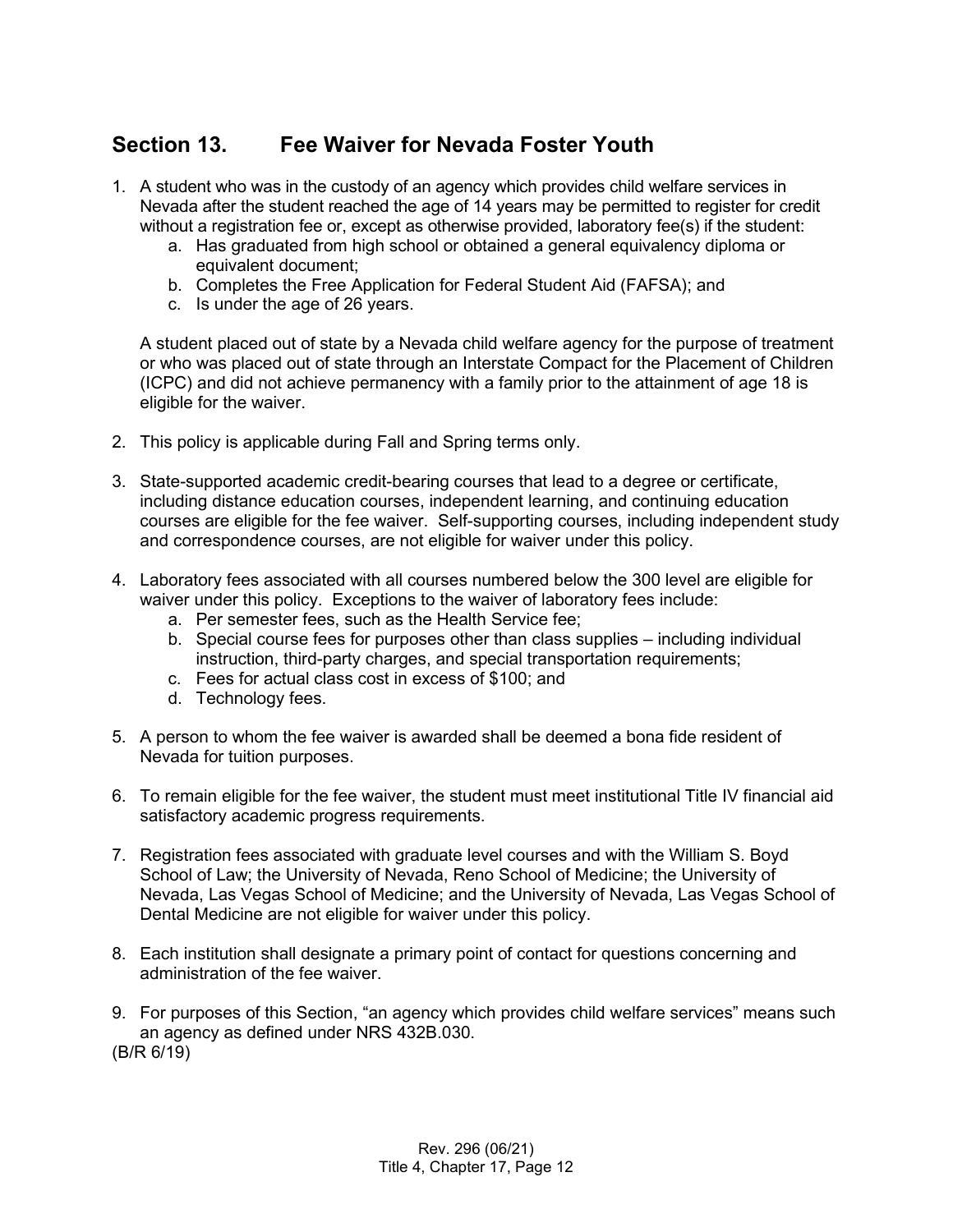#### <span id="page-12-0"></span>**Section 14. Fee Waivers for Veteran Recipients of the Purple Heart**

- 1. A veteran of the Armed Forces of the United States who has been awarded the Purple Heart shall be permitted to register for credit without registration fees, laboratory fees, or other mandatory fees provided that the student:
	- a. Completes the Free Application for Federal Student Aid (FAFSA); and
	- b. Provides a Certificate of Eligibility for Veterans Administration educational benefits and/or the Veterans Administration Vocational Rehabilitation & Employment benefit.
- 2. The waiver shall be granted to a student who enrolls in a program leading to a certificate, associate, bachelor's, master's, or professional degree.
- 3. A student to whom the fee waiver is awarded shall be deemed a bona fide resident of Nevada for tuition purposes.
- 4. The institution may request such documentation as it deems necessary to verify the student is a veteran of the Armed Forces of the United States and a recipient of a Purple Heart award.
- 5. The amount of the waiver must be equal to:
	- a. If a student is entitled to receive any federal educational benefit for a semester, the balance of registration fees, laboratory fees, and other mandatory fees assessed against the student that remain unpaid after the student's account has been credited with the full amount of the federal education benefits to with the student is entitled for that semester; or
	- b. If a student is not entitled to receive any federal education benefits for a semester, the full amount of the registration fees, laboratory fees, and any other mandatory fees assessed against the student for that semester.
- 6. Definitions.
	- a. For purposes of this Section, other mandatory fees include student fees, special course fees, and differential program fees, as defined in this chapter.
	- b. Federal education benefits include federal grants awarded to the student based on completion of the FAFSA, Veterans Administration education benefits and/or the Veterans Administration Vocational Rehabilitation and Employment benefit.

(B/R 9/19)

#### <span id="page-12-1"></span>**Section 15. Fee Waivers for Native Americans**

- 1. A Native American student who is a member of a federally recognized Indian tribe or nation, all or part of which is located within the boundaries of Nevada, or who is certified by the enrollment department of such a tribe or nation or by the Bureau of Indian Affairs as being a descendant of an enrolled member of such a tribe or nation, all or part of which is located within the boundaries of Nevada, regardless of membership status, shall be permitted to register for credit without registration fees, laboratory fees, and any other mandatory fees provided that the individual:
	- a. Is admitted pursuant to Title 4, Chapter 16;
	- b. Has been a resident of this State for not less than one year; and

Rev. 296 (06/21) Title 4, Chapter 17, Page 13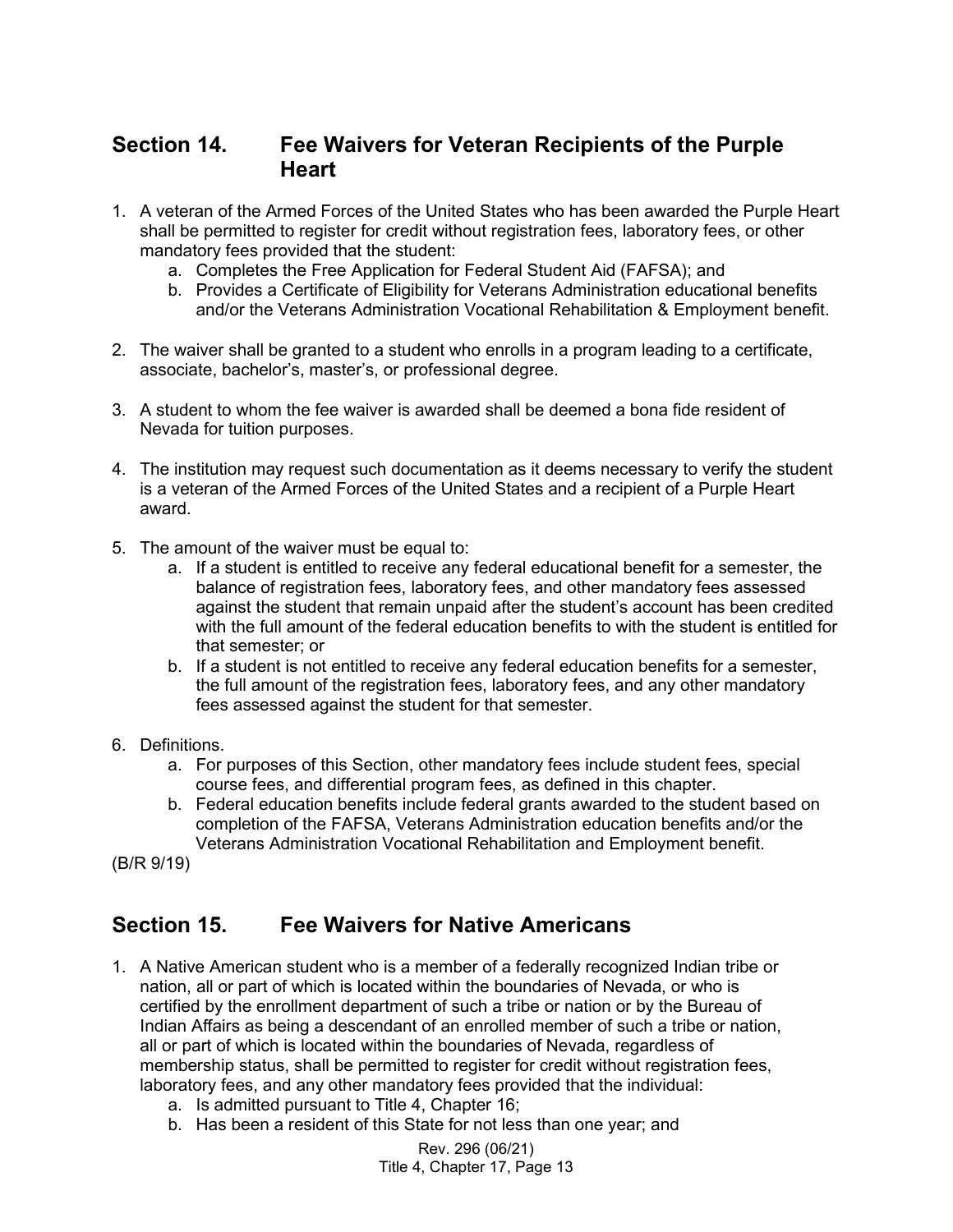- c. Completes the Free Application for Federal Student Aid (FAFSA).
- 2. This policy is applicable during Fall and Spring terms only.
- 3. State-supported academic credit-bearing courses that lead to a certificate, associate, baccalaureate, master's, or professional degree including distance education courses, independent learning, and continuing education courses are eligible for the fee waiver. Self-supporting courses, including independent study and correspondence courses, are not eligible for waiver under this policy.
- 4. All mandatory student fees and special course fees are eligible for waiver under this policy.
- 5. A person to whom a fee waiver is awarded shall be deemed a bona fide resident of Nevada for tuition purposes.
- 6. To remain eligible for the fee waiver, the student must achieve at least a minimum 2.00 semester grade point average in order to maintain subsequent eligibility for the fee waiver.
- 7. The institution may request documentation confirming that the student is a member or descendant of a member of a federally recognized tribe or nation, all or part of which is located within the boundaries of Nevada.
- 8. The amount of the wavier must be equal to the amount of the registration fee and all other mandatory fees charged to the student, less any federal educational benefits received by the student, including but not limited to Pell Grant, Federal Supplemental Educational Opportunity Grant, TEACH Grant, and veterans educational benefits.
- 9. On or before September 1 of each year, the Chancellor's Office shall prepare a report that includes the number of students that received the waiver pursuant to this section and the aggregate dollar amount waived by institution. The report will include any funding received to off-set the waiver from gifts, grants, donations, and federal sources. Issuing of the wavier is not contingent on the receipt of funds to support the waiver. The report will be transmitted to the Board of Regents and director of the Legislative Counsel Bureau.

(B/R 6/21)

## <span id="page-13-0"></span>**Section 16. Fee Waivers for Active Duty Military**

- 1. If approved by the President, institutions may waive special course fees, student fees, and other mandatory fees except the per credit registration fee for members of the Armed Forces of the United States who are stationed in Nevada or at the Marine Corps Mountain Training Center at Pickle Meadows, California.
- 2. For purposes of this Section, "Armed Forces of the United States" means the Army, the Navy, the Air Force, the Marine Corps and the Coast Guard, on active duty and does not include the National Guard or other reserve force, with the exception of active members of the Nevada National Guard.

(B/R 12/14)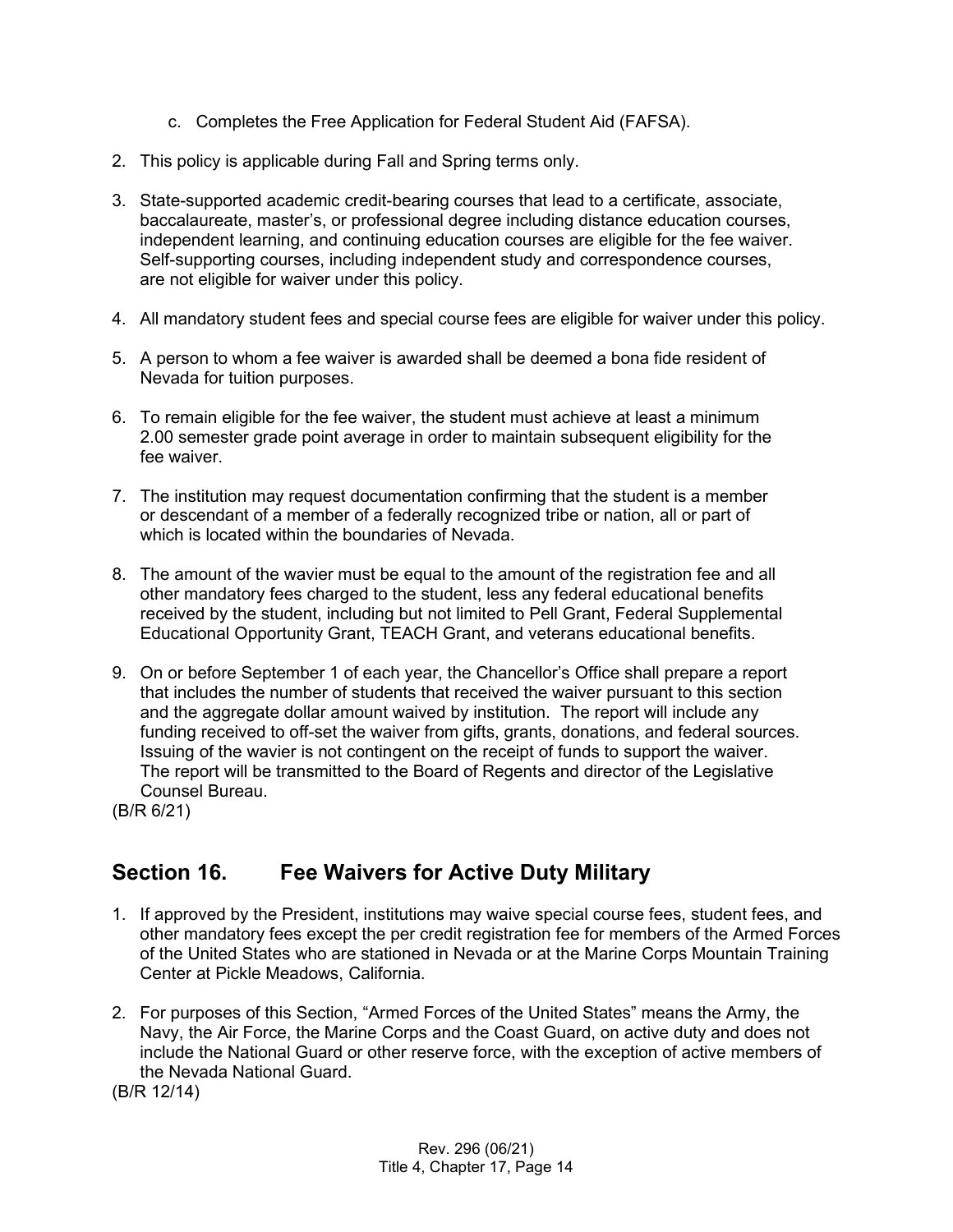## <span id="page-14-0"></span>**Section 17. Tuition or Registration Fee Discounts**

NSHE institutions may bring forward for Board approval tuition and/or registration fee discounts. Proposals for such discounts must be accompanied by documentation justifying the discount based on the goals of the institution and any related market considerations, including the ability to compete with other non-NSHE institutions. Institutions may be required to report periodically on approved tuition or registration fee discounts upon request of the Chancellor or the Board. (B/R 3/14)

#### <span id="page-14-1"></span>**Section 18. Fees for Community Service, Continuing Education Programs and other Self-Supporting Programs**

- 1. All community service, continuing education and other self-supporting programs shall be budgeted separately from the regular state appropriated budget in each institution.
- 2. Credit given for community service courses shall be applicable only to an Associate in General Studies degree.
- 3. Fees for each community service, continuing education or other self-supporting course shall be variable and flexible to cover the costs of the instructor's salary, supplies and equipment needed, and appropriate overhead costs. Except as otherwise provided, authority to set fees for community service, continuing education or other self-supporting courses is delegated to the President. Institutions m ay establish deferred payment plans pursuant to Section 16 of this Chapter.
- 4. No capital improvement fees or student activity fees shall be assessed for community service or continuing education courses.
- 5. The courses shall be wholly supported from registration and other fees and not from state appropriated funds.
- 6. Self-Supporting Pricing Model for Credit Courses. For credit courses offered to select professional audiences as part of a customized graduate, certificate or specially designed undergraduate program, and where an outside organization (such as a private firm, company or governmental agency) is fully funding the costs of the program, the President or his/her designee may approve an exception to in-state and out-of-state fees and tuition. For these programs, NSHE institutions may implement a market-competitive, self-supporting pricing model designed to account for all fixed- and variable-costs associated with the development, implementation and evaluation of the customized program. All courses offered through these special programs must be reviewed and approved by the same academic processes used for traditional courses and would not be submitted for State General Fund support. Self-Supporting Pricing Programs must be designed primarily for working adults, and must meet one or more of the following criteria:
	- a. Offers flexible scheduling options;
	- b. Offers flexible course delivery options;
	- c. Offers ancillary services such as evening or weekend services such as academic advising, registration, financial aid; program-specific career advising; book delivery services, etc.;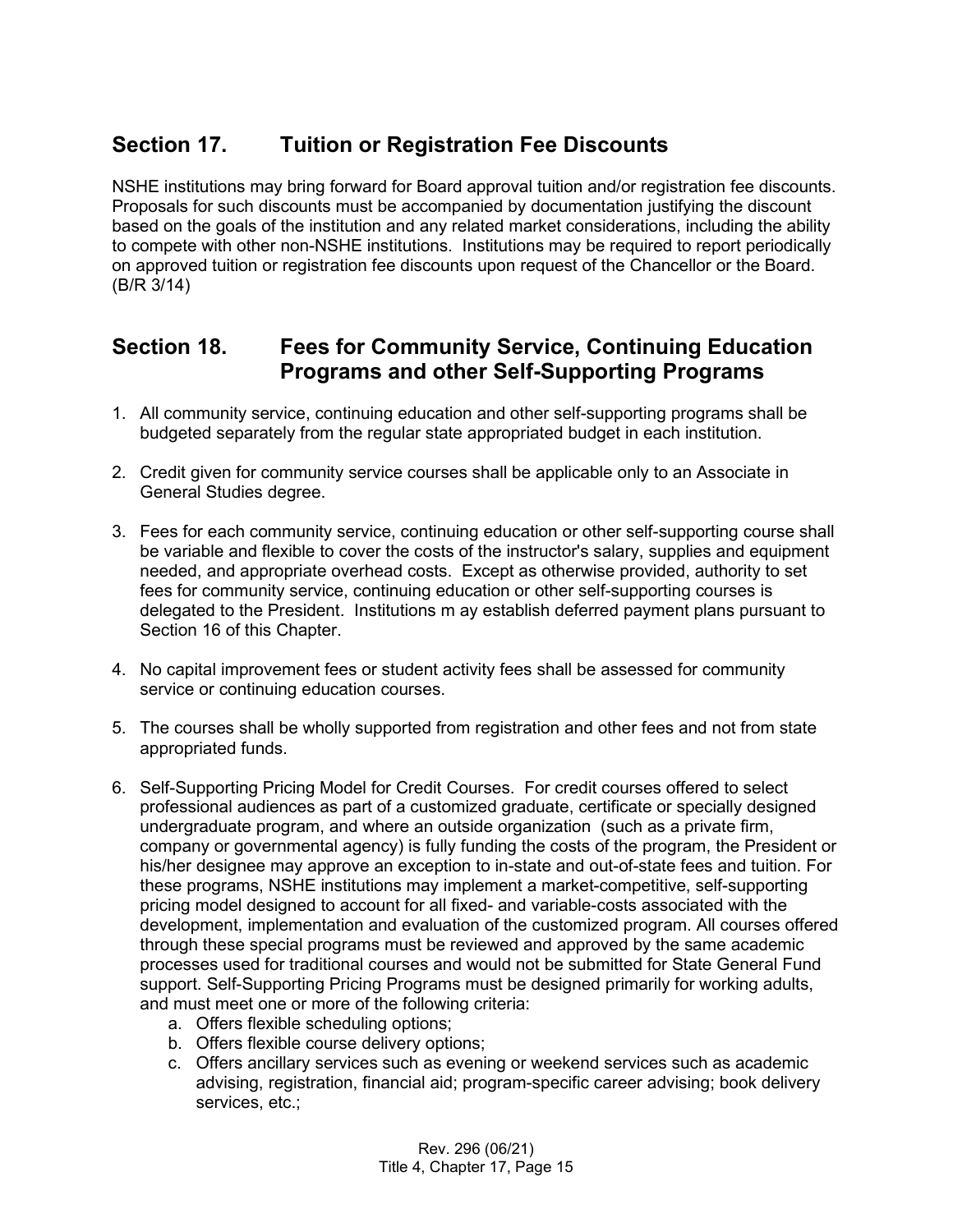- d. Assists in the implementation of degree-completion programs for non-traditional students
- e. Promotes greater geographic dispersion of institution programs;
- f. Results from an outgrowth of planning with area employers to develop programs to meet their workforce training needs; or
- g. Provides customized Certificate, Master's degree or undergraduate adult education programs.

(B/R 3/17)

## <span id="page-15-0"></span>**Section 19. Deferred Payment Policy**

Contracts for deferred payment of registration, tuition and other fees may be approved as follows:

- 1. Deferred payment contracts are applicable for registration fees, tuition and discounted fees. Each institution shall determine the student requirements and the minimum balance threshold for deferred payment and whether other fees may be deferred. Institutions may charge fees to students for participation in a payment plan and may set a rate of interest for past due amounts on these plans.
- 2. Each institution shall determine the payment schedule and number of deferred fee payments allowed but all payments are due no later than the end of the semester or course.
- 3. Any unpaid balance on a deferred fee payment schedule becomes a student accounts receivable on the due date and is treated as an official fee hold for future registration, transcript privileges and final grade reports. Disenrollment/eviction procedures may be instituted, if necessary.
- 4. A penalty fee of 10 percent with a minimum of \$10 shall be charged on the deferred payment not paid by the due date.
- 5. Contracts for a veteran's deferment of fees are available for those students receiving educational benefits from the Department of Veterans Affairs. Eligibility is determined by the veteran's coordinator or designee on campus.
- 6. The Controller or designee may allow a payment plan on an individual basis.
- 7. Upon the recommendation of the Financial Aid Office, the Controller or designee may allow student fees to be deferred pending the receipt of financial aid. The Controller or designee may waive the imposition of any penalty due to the unavailability of financial aid.

(B/R 3/17)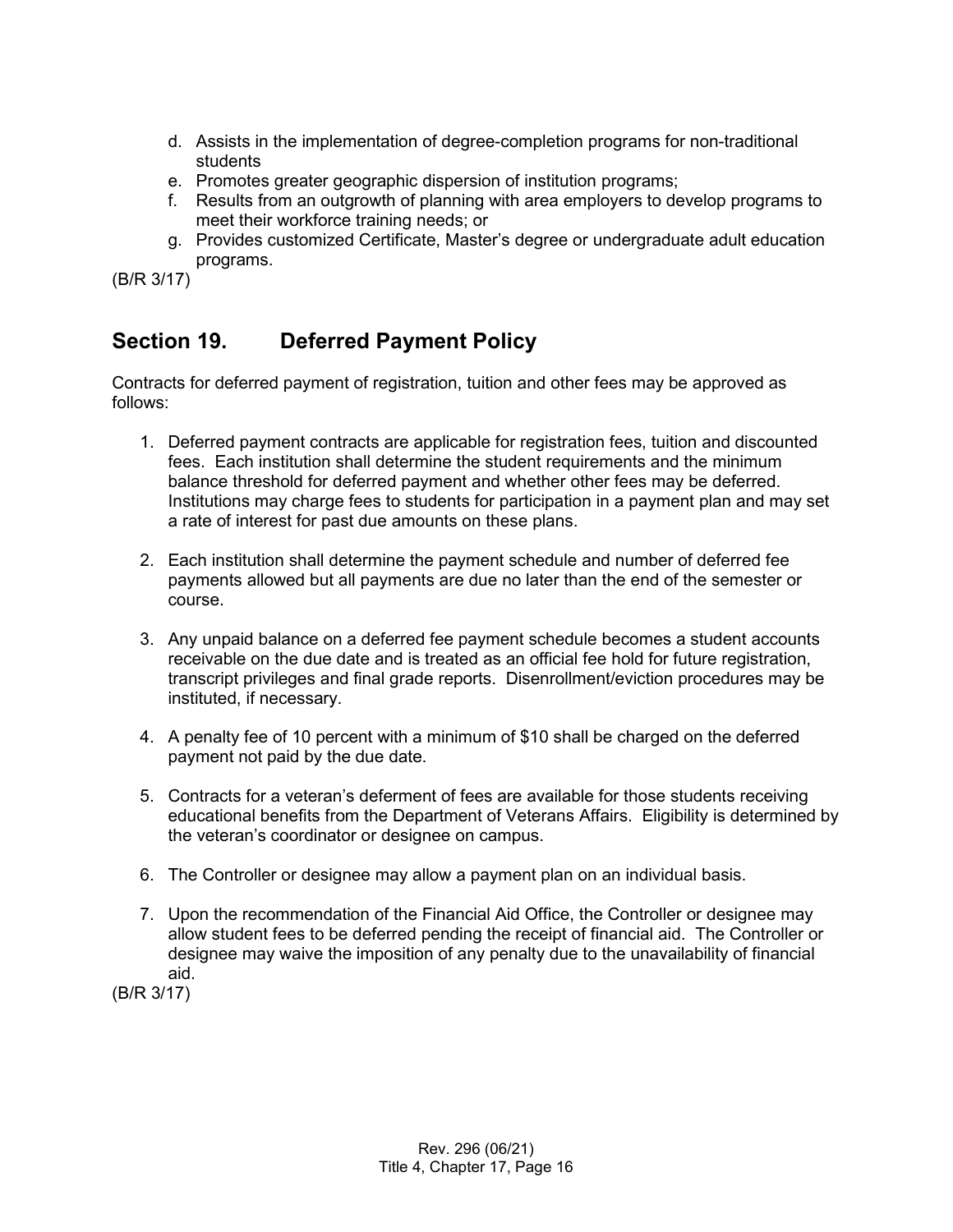## <span id="page-16-0"></span>**Section 20. Refund Policy**

- 1. Each institution shall establish procedures governing the refund of registration fees, nonresident tuition, and other student fees, including special course fees that shall be approved by the Board and published in the institution's course catalog or on its website. These provisions must include a schedule of dates for refunds and the corresponding percentages that may be refunded.
- 2. Upon presentation of documentation and approval of the institution, a refund of registration fees and nonresident tuition may be given upon official withdrawal from a course(s) at any time during the semester in the following circumstances:
	- a. Deployment of a student in the United States Armed Forces;
	- b. Death or incapacitation resulting from an illness or injury of the student or spouse, child, parent, or legal guardian of the student that prevents the student from returning to school for the remainder of the semester;
	- c. Verifiable error on the part of the institution;
	- d. Involuntary job transfer as documented by employer; or
	- e. Other exceptional circumstances beyond the control of the institution or the student.
- 3. Each institution may establish procedures for students making even exchanges of credits and dollars in their registrations that do not affect the net credit load.
- 4. Each institution shall comply with the refund policies required under Title IV of the Higher education Act of 1965 as amended in 1998 federal financial aid requirements and guidelines.
- 5. For the purpose of providing educational benefits for veterans, NSHE institutions shall comply with the refund and other applicable policies as required under Title 38 of the Code of Federal Regulations, Part 21.
- (B/R 9/16)

#### <span id="page-16-1"></span>**Section 21. Student Association and Health Service Participation**

- 1. All community college students are members of their respective student government associations except those in programs for which no student activity fee is assessed (e.g., community service courses and school district cooperative agreements).
- 2. All students registering for seven (7) credits or more at the state college and universities are members of their respective student government associations or graduate student associations, if organized.
- 3. Students registering for seven (7) credits or more, undergraduate or graduate, at UNLV, are eligible for treatment at their respective health services during the academic year. A reduced health service shall be available to all UNLV students in summer programs. (B/R 12/02)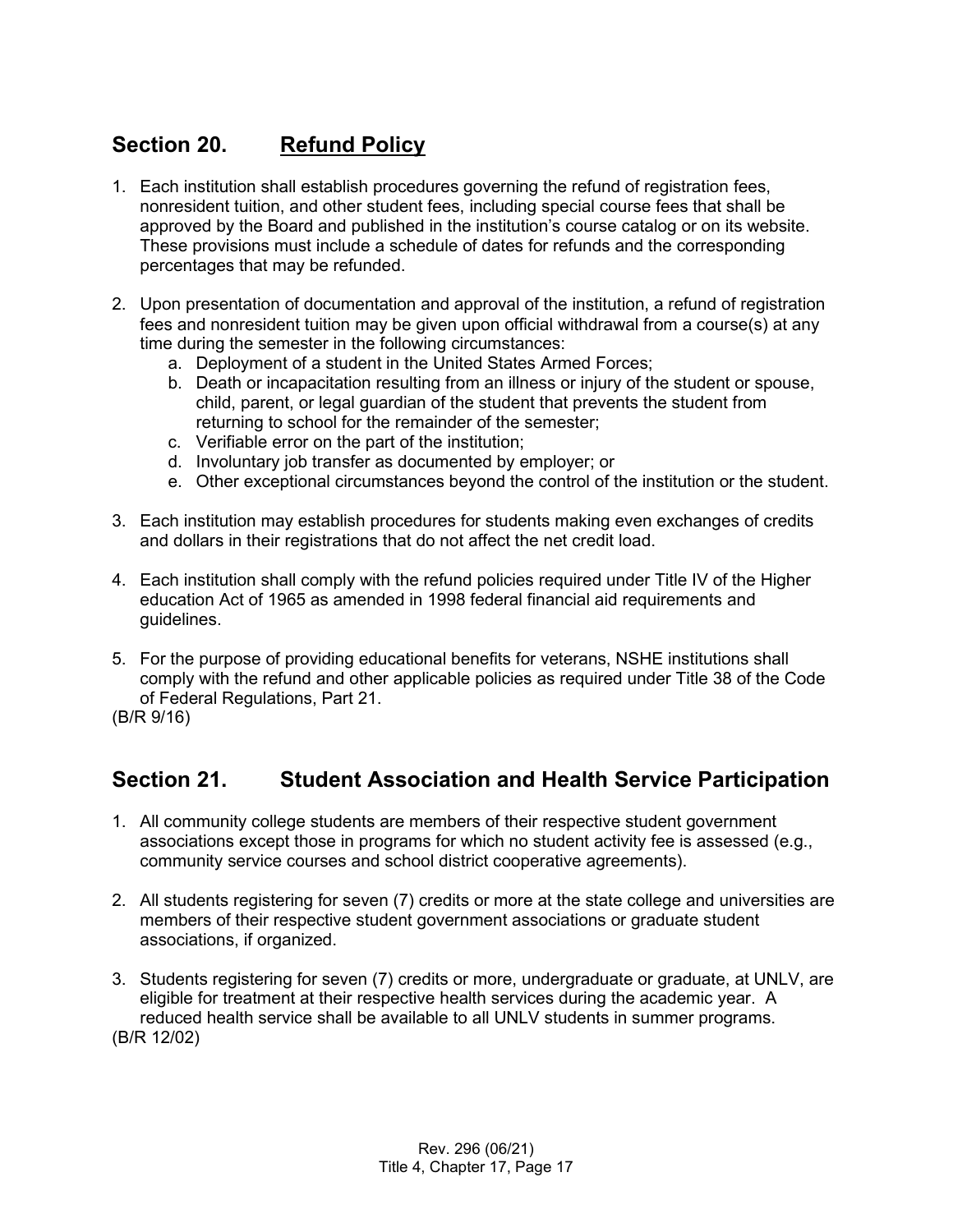## <span id="page-17-0"></span>**Section 22. Late Registration Fee**

A late registration fee of up to \$50 per course may be assessed to students who don't meet the course registration deadline. Late registration fee exceptions may be granted by the institution when registration was delayed due to circumstances beyond the student's control. (B/R 12/13)

## <span id="page-17-1"></span>**Section 23. Late Payment Fee**

A late payment fee of up to \$25 may be assessed for payments received after the payment deadline. An additional fee of up to \$25 may be assessed daily after the payment deadline up to \$250 for past due balance greater than \$100. (B/R 12/13)

## <span id="page-17-2"></span>**Section 24. Student Fees (Effective Date: February 1, 2017)**

- 1. It is the policy of the Board of Regents that Student Fees exist only in cases of additional administrative or other service costs incurred by the institution for a necessary student activity or requirement that are not specific to one course or type of course. Student Fees may be assessed to provide services to the students for:
	- a. special events or activities such as graduation,
	- b. special services provided by the institution such as personal/group counseling including psychological and testing, substance abuse counseling, health services, international student services,
	- c. third party pass-through charges such as test administration, certifications or contracted health services. An additional administrative charge of up to \$25 may be added to the pass-through cost.
	- d. special general instructional requirements such as a thesis fee.
- 2. Funds generated from Student Fees pursuant to this Section may be spent on the intended purpose only. Mandatory fees required of all students or all students in a particular group, regardless of dollar amount, shall be reviewed and approved by the Board of Regents. (B/R 9/16)

#### <span id="page-17-3"></span>**Section 25. Transcript Requests, Exchange and Fees (Effective Date: February 1, 2017)**

- 1. Institutions shall not charge students a fee for electronic transfers of transcript data between NSHE institutions. Such internal transcript data exchanges are subject to the restrictions governing delinquent accounts pursuant to Section 2 of this Chapter.
- 2. NSHE institutions may establish protocols for the exchange of electronic transcript data for the purpose of facilitating transfer admission, reverse transfer, supplemental enrollment evaluation, graduation, and similar activities provided student consent is obtained in compliance with the federal Family Educational Rights and Privacy Act (FERPA) and NRS 396.535.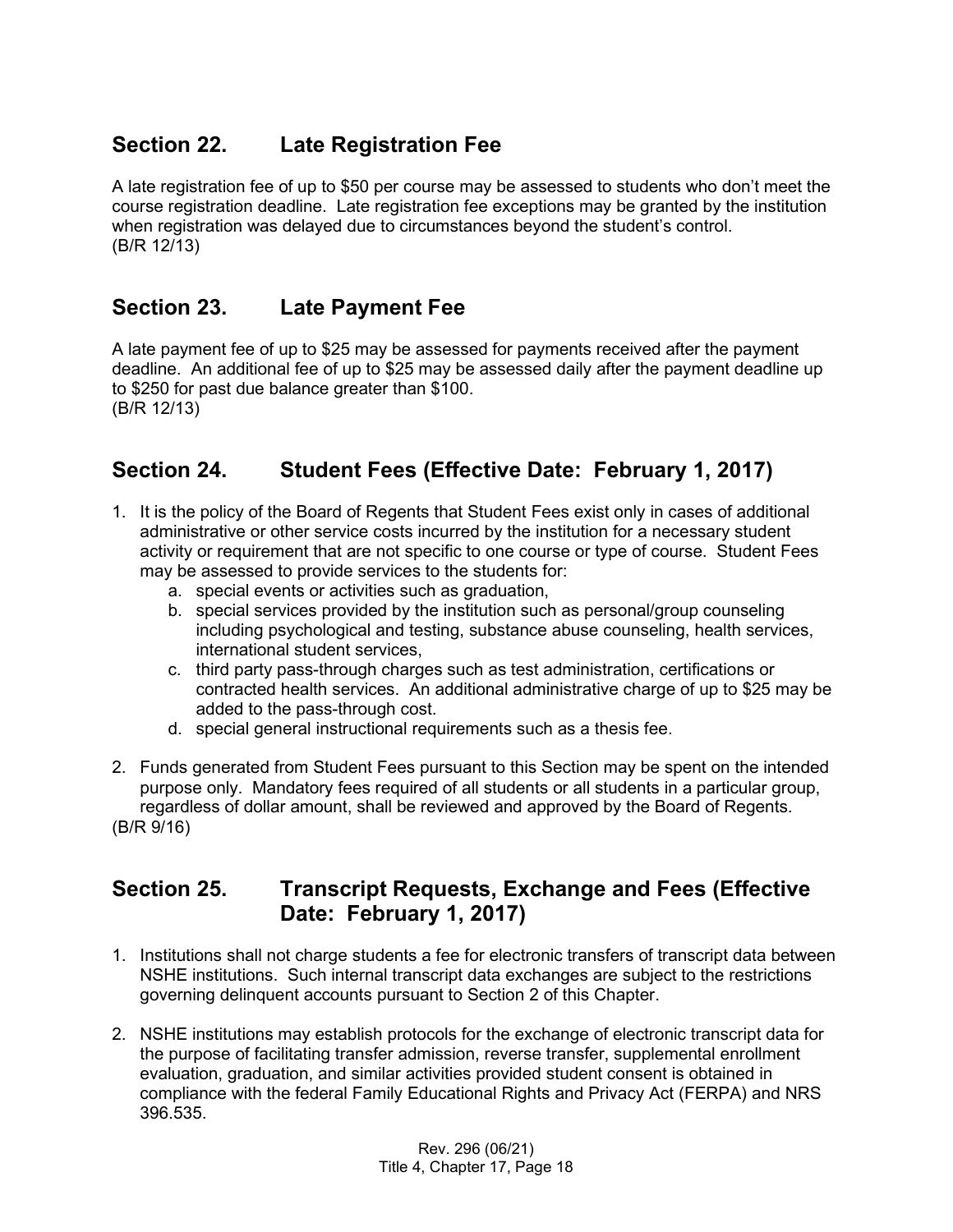3. Institutions may impose a transcript fee without Board approval for requests by students to send printed transcripts from one NSHE institution to another and to send transcripts to non-NSHE institutions or to any other outside entity, including current or prospective employers. Such a fee shall be in an amount that does not exceed the cost of producing the transcript plus postage, including costs for expedited delivery. The cost of production may include salary and other employee costs associated with production. (B/R 9/16)

# <span id="page-18-0"></span>**Section 26. Special Course Fees**

It is the policy of the Board of Regents that the registration fee be the only fee assessed for taking a course except as otherwise outlined in this Section. The reasons for these exceptions are extraordinary instruction costs due to:

- a. individual instruction such as private music lessons,
- b. class supplies, course-specific software, and specialized equipment such as welding equipment and materials
- c. third party charges for use of a facility such as golf,
- d. special transportation requirements,
- e. extraordinary instructional costs such as intensive supervision, support or additional technical expertise required for the delivery of the course, or
- f. some combination of these reasons.

Responsibility for implementing this policy is delegated to the Presidents up to a maximum of \$50.00 per course. Courses requiring fees higher than \$50.00 require Board of Regents approval.

(B/R 2/09)

# <span id="page-18-1"></span>**Section 27. Student Health Insurance Program**

Institutions may adopt a mandatory health insurance program in which specific student groups (as defined by the institution and approved by the Board) must provide evidence of health insurance coverage or purchase health insurance through a System program. (B/R 6/13)

# <span id="page-18-2"></span>**Section 28. Residence Hall and Food Service Rates**

The Board of Regents shall approve residence hall and food service rates for all NSHE institutions, excluding rates for conferences or other activities that are not exclusively for enrolled students.

(B/R 12/08)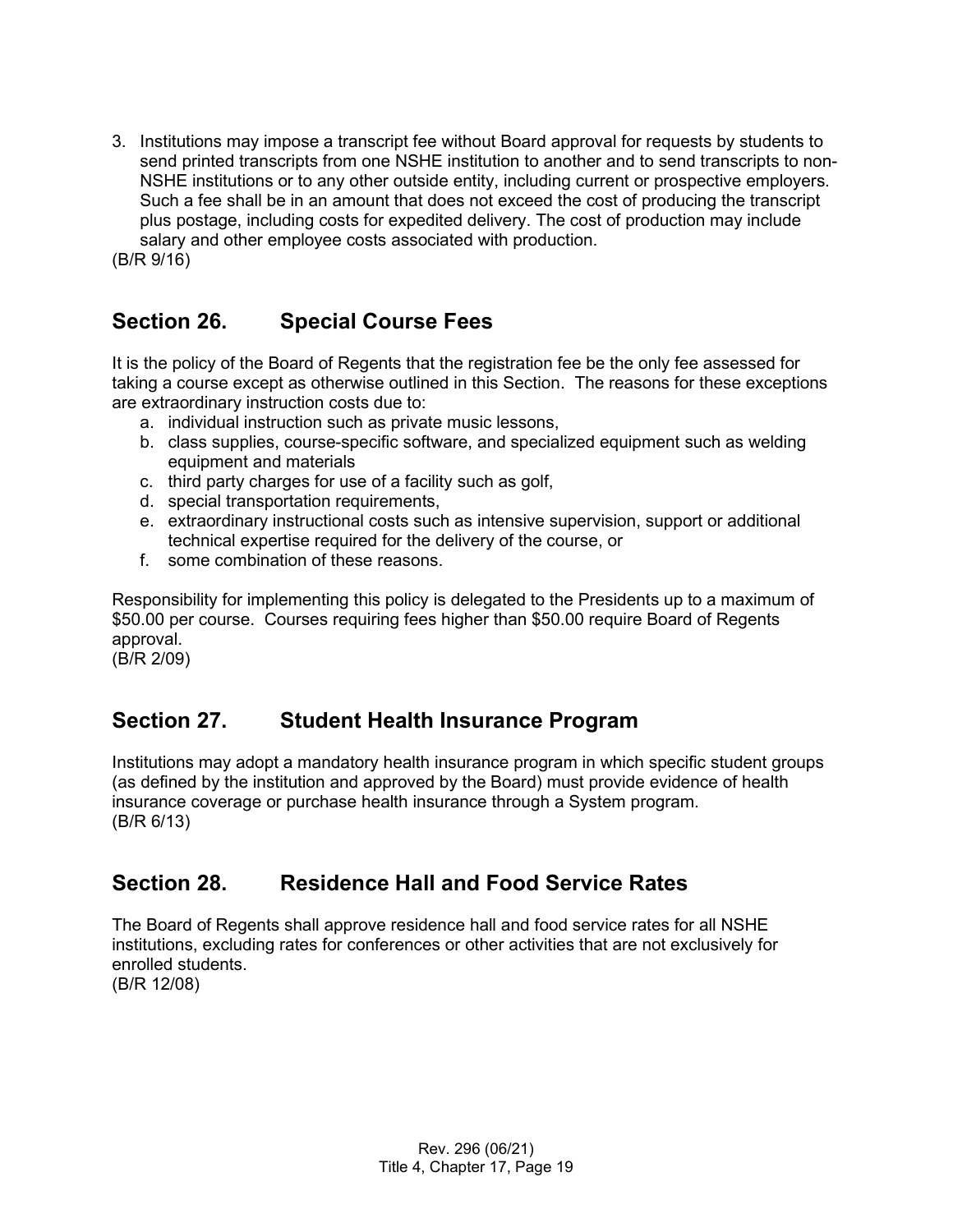## <span id="page-19-0"></span>**Section 29. Differential Program Fees**

- 1. NSHE institutions may bring forward annually for Board approval differential program fees to be retained by the institution that would be assessed in addition to registration fees. Each institution must establish procedures to ensure that student input is appropriately sought that must include a review of existing special course fees in the process of developing a differential program fee.
- 2. Upon the establishment of a differential program fee, all existing special course fees associated with the same program shall be eliminated, except those that are designated to cover the cost of consumables associated with a specific course.
- 3. Differential program fees shall be limited to high cost and/or high demand programs only, and such requests must be accompanied by documentation justifying the higher cost for students.
- 4. Except for clinical and applied health programs, differential program fees shall be limited to upper-division (300-400 level) and graduate level (500 level and above) courses.
- 5. Differential program fees shall be brought forward to the Board for consideration upon consultation with all institutions offering the program.
- 6. The Chancellor shall establish procedures for the administration of differential program fees, including but not limited to guidelines for the expenditure of revenue generated from such fees consistent with the use of differential program fees set forth in Title 4, Chapter 10. (B/R 3/15)

## <span id="page-19-1"></span>**Section 30. Refund of Residence Hall and Food Services Charges, UNLV**

- 1. Refunds of residence hall and food service charges are permitted only for those students withdrawing totally from the University or who have been released from contract obligations.
- 2. Refunds will be determined by the per diem cost of room and board for unused services.
- 3. Changes to be effective Summer 2003.
- 4. For special refunds required by the Higher Education Act of 1992 for first-time students receiving financial aid under Title IV, see Section 14 of this Chapter. (B/R 12/08)